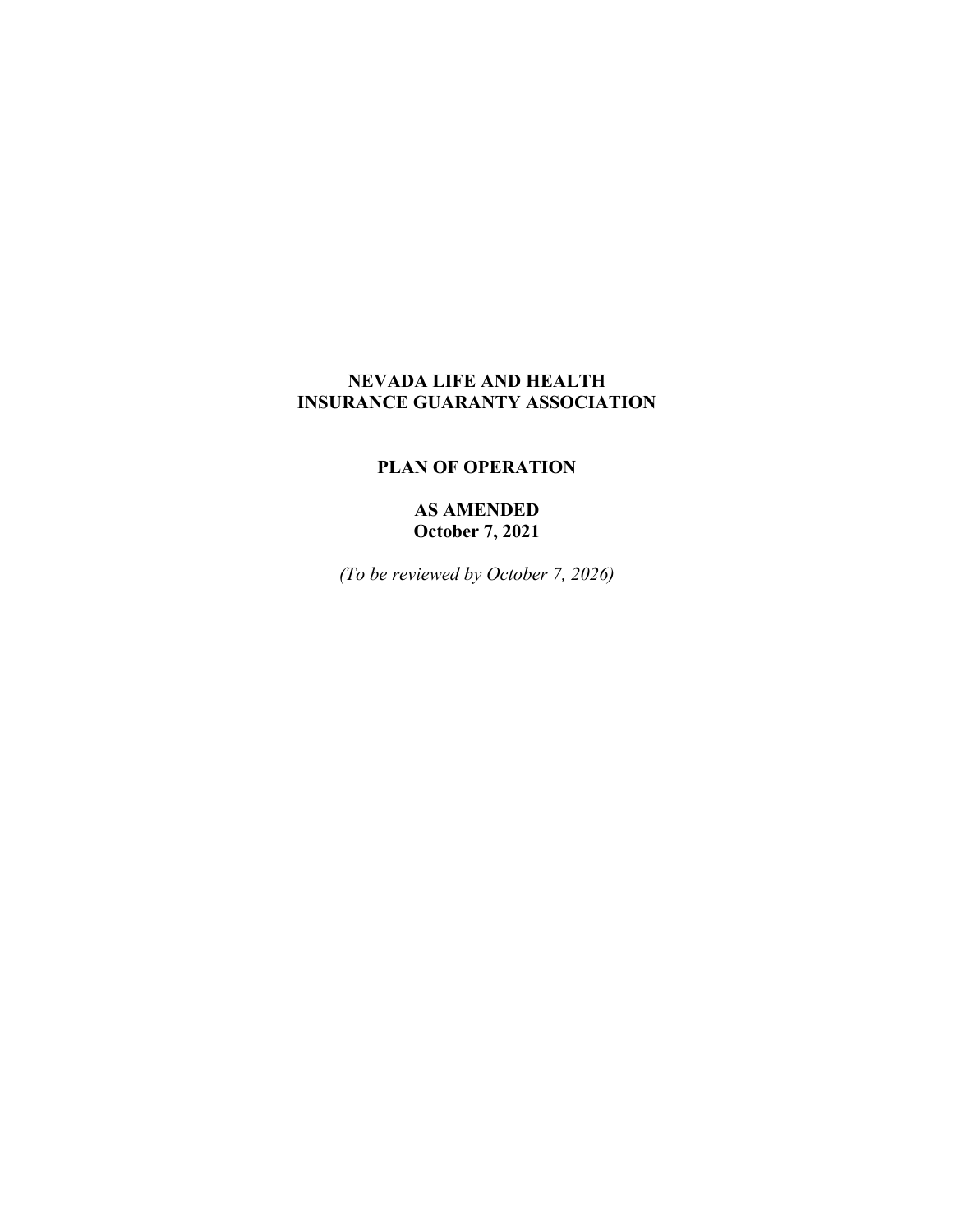# **NEVADA LIFE AND HEALTH INSURANCE GUARANTY ASSOCIATION**

# **PLAN OF OPERATION**

# **Table of Contents**

|                                                 | Page      |
|-------------------------------------------------|-----------|
| <b>Article 1: Plan of Operation</b>             |           |
| <b>Article 2: Annual Meeting of the Members</b> | $1 - 2$   |
| <b>Article 3: Board of Directors</b>            | $2 - 11$  |
| <b>Article 4: Assessments</b>                   | $11 - 17$ |
| <b>Article 5: Operations</b>                    | $17-19$   |
| <b>Article 6: Records and Reports</b>           | 19        |
| <b>Article 7: Membership</b>                    | 19        |
| <b>Article 8: Indemnification</b>               | $19 - 21$ |
| <b>Article 9: Dissolution of Association</b>    | 21        |
| <b>Article 10: Conflict of Interest</b>         | 21        |
| <b>Article 11: Conformity to Statute</b>        | 21        |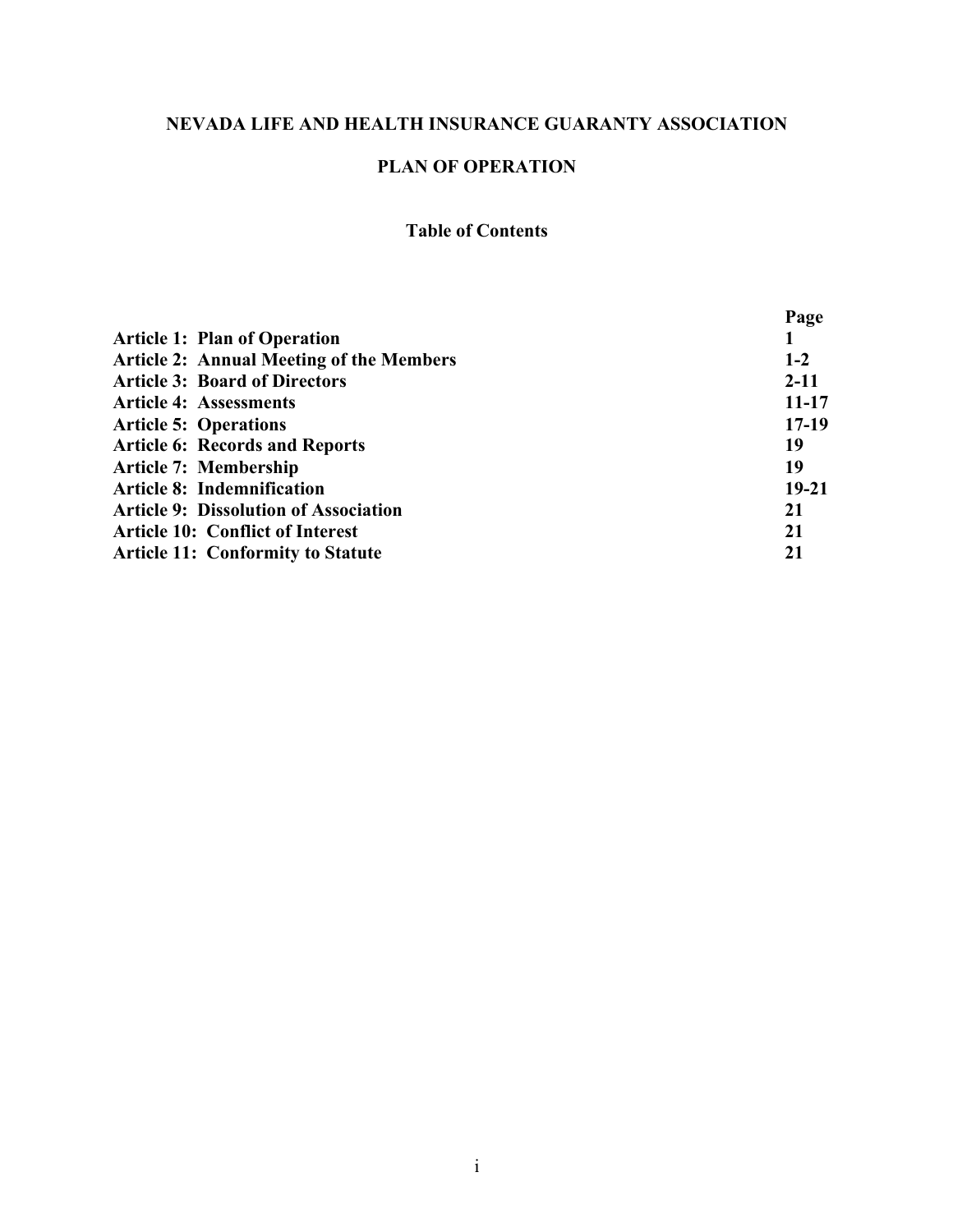## ARTICLE 1 PLAN OF OPERATION

- A. This Plan of Operation ("the Plan") shall constitute the code of rules adopted for the management of the affairs of the Nevada Life and Health Insurance Guaranty Association ("Association") created in NRS § 686C.010 *et seq*. ("the Act"). The Plan shall become effective upon written approval of the Insurance Commissioner (the "Commissioner") as provided in Section 686C.290(1) of the Act, or 30 days after submission if the Commissioner has not disapproved it.
- B. Amendments to this Plan of Operation will be adopted by the Board as necessary or suitable to assure the fair, reasonable, and equitable administration of the Association and submitted to the Commissioner for approval.
- C. A copy of this Plan of Operation may be posted on the Association's website and shall be available to any member insurer upon request.

## ARTICLE 2 ANNUAL MEETING OF THE MEMBER INSURERS

A. Time and Place

An annual meeting of the member insurers of the Association shall be held for the election of directors and such other business as may be properly before the members at the location, time, and date set by the Chair of the Board of Directors in consultation with the Executive Director, upon ninety (90) days prior written notice to the members and the Commissioner.

B. Notice

Notice shall be deemed delivered to member insurers and the Commissioner (a) if mailed, when deposited in the United States mail, postage prepaid, directed to the member insurer; or (b) if by facsimile, electronic mail, or other electronic means on the same business day. When a meeting is adjourned to another time or place, notice need not be given of the adjourned meeting if the time, day, and place thereof are announced at the meeting at which the adjournment is taken.

C. Record Date

For the purpose of determining the member insurers entitled to notice of any meeting of member insurers, the Board of Directors may fix, in advance, a record date, which shall not be less than ninety (90) days before the date of such meeting or action. If no record date is fixed, the record date for determining member insurers entitled to notice of a meeting of member insurers shall be the date on which notice of the meeting is delivered, or if notice is waived, the date on which the meeting is held. The record date for determining member insurers for any other purpose shall be the date on which the Board of Directors adopts the resolution relating thereto.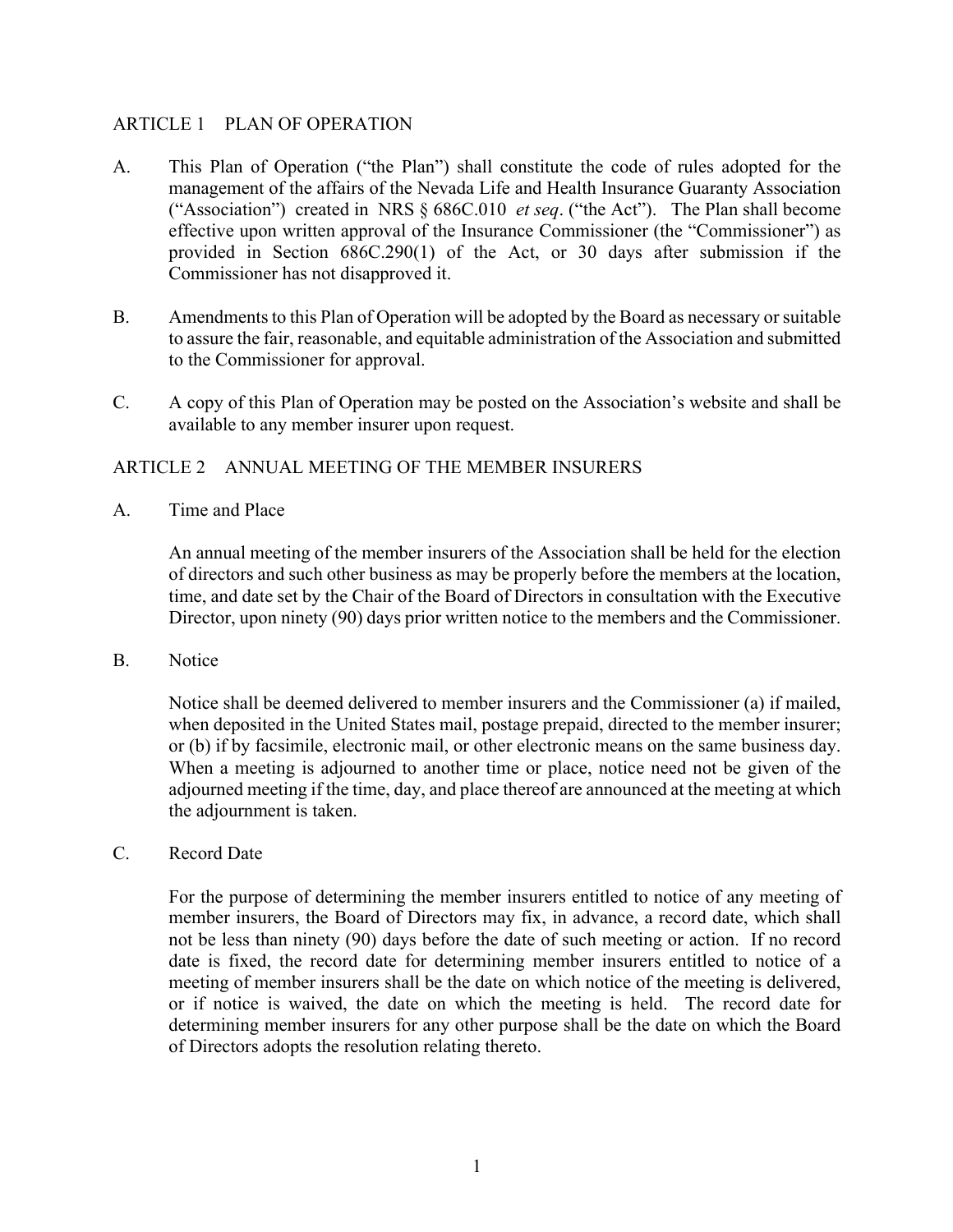#### D. Meeting of Members

At any meeting of the member insurers, five (5) percent of the member insurers, represented in person or by proxy shall constitute a quorum. The affirmative vote of a majority of the member insurers represented at a meeting at which a quorum is present shall be the act of the member insurers. Directors shall be elected by member insurers by votes cast either in person or by proxy ("Elected Directors"). Each member insurer shall have one vote for each Director to be elected at the meeting. Elected Directors shall be elected by a majority vote of the member insurers represented at a meeting at which a quorum is present, subject to the approval of the Commissioner.

#### E. Election of Board Members

- 1. Nomination of Directors
	- (a) Not later than ninety (90) days prior to each annual meeting of the member insurers, the Nominating Committee of the Association shall select a nominee to succeed each Elected Director whose term will expire at such annual meeting. The Association shall identify each nominee selected by the Nominating Committee when it provides notice of the annual meeting.
	- (b) When nominating member insurers for Board of Director positions, the Nominating Committee will consider and analyze whether the proposed members nominees are fairly representative of the member insurers.
	- (c) One or more member insurers may be nominated to oppose any of the nominees selected by the Nominating Committee. Each opposing nomination shall be received by the Association in writing not less than sixty (60) days before the annual meeting and shall be executed by at least ten (10) member insurers.
	- (d) In the event there is more than one nominee for any position to be filled, the Association shall provide notice of said nominees to member insurers at least twenty five (25) days prior to the annual meeting of the member insurers. Such notice shall designate whether each nominee was selected by the Nominating Committee, and, if not, the identity of the nominating member insurers.
- 2. No two members of the Board shall be affiliates.

# ARTICLE 3 BOARD OF DIRECTORS

- A. Composition
	- 1. Election by Members, Appointment by Commissioner and Terms of Office
		- (a) The Board shall consist of not less than seven nor more than eleven Directors all of which must be member insurers ("Elected Directors") except two must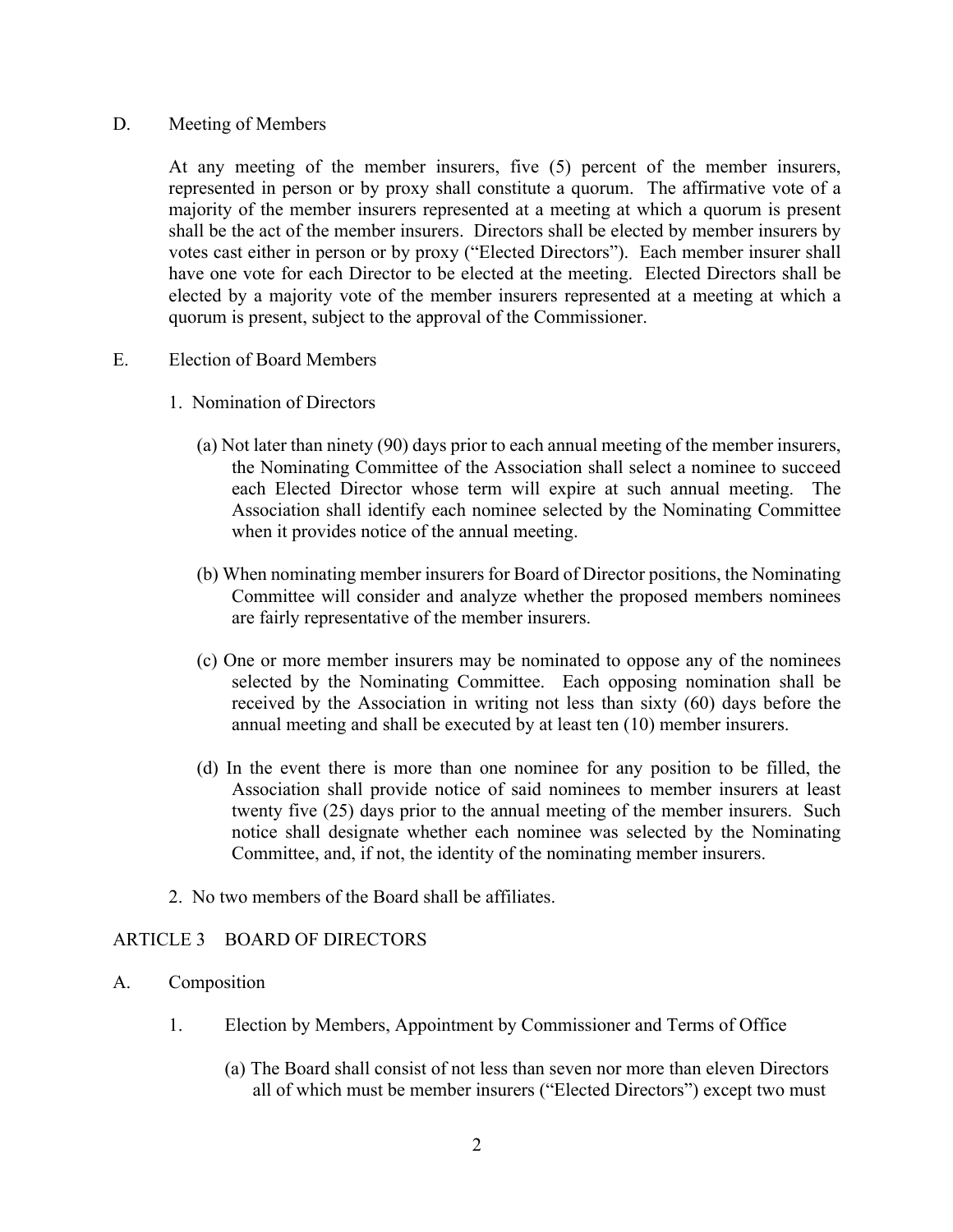be public representatives appointed by the Commissioner ("Appointed Directors"). An Appointed Director must not be an officer, director, or employee of an insurer or engaged in the business of insurance. The Elected Directors will serve three year staggered terms with three directors being elected each year. Appointed Directors serve at the will of the Commissioner; however, staggered three year terms are encouraged.

- (b) Each Elected Director of the Board shall designate an individual as its Representative to serve on the Board of Directors ("Director Representative") and is encouraged to designate an alternate from the same member insurer. For purposes of serving on a committee of the Board of Directors, both shall be considered a Director Representative.
- (c) Each Elected Director shall serve until its successor has been duly elected and approved or deemed to be approved by the Commissioner or until such Director's earlier resignation or removal.
- (d) Any Director may resign at any time upon written notice to the Board of Directors, the Chair of the Board, or the Executive Director.
- 2. Approval of Commissioner

Whether elected at the annual meeting of the members or by the Director Representatives in filling vacancies between such meetings, the Association shall notify the Commissioner and request written approval of the Elected Directors. In approving the Elected Directors, the Commissioner shall consider, among other things, whether all member insurers are fairly represented. The approval of the Commissioner shall be deemed given if written approval or disapproval is not given within thirty (30) days after request. The Association shall have the option of seeking approval of the nominees by the Commissioner in writing prior to holding the election or annual meeting.

3. Election of Officers and Nominations

The Board of Directors shall, at each annual meeting of the Board of Directors, elect a Chair of the Board, Vice Chair of the Board, Secretary and Treasurer from among the Director Representatives and Appointed Directors, and such other officers as it deems necessary. The offices of Secretary and Treasurer may be held by the same person. Each officer shall serve a term of one year or until a successor is elected or until his/her earlier resignation or removal.

- 4. Vacancies
	- (a) Vacancies occurring on the Board of Directors among Elected Directors between annual meetings of the member insurers shall be filled by a majority vote of the remaining Elected Directors with the approval of the Commissioner.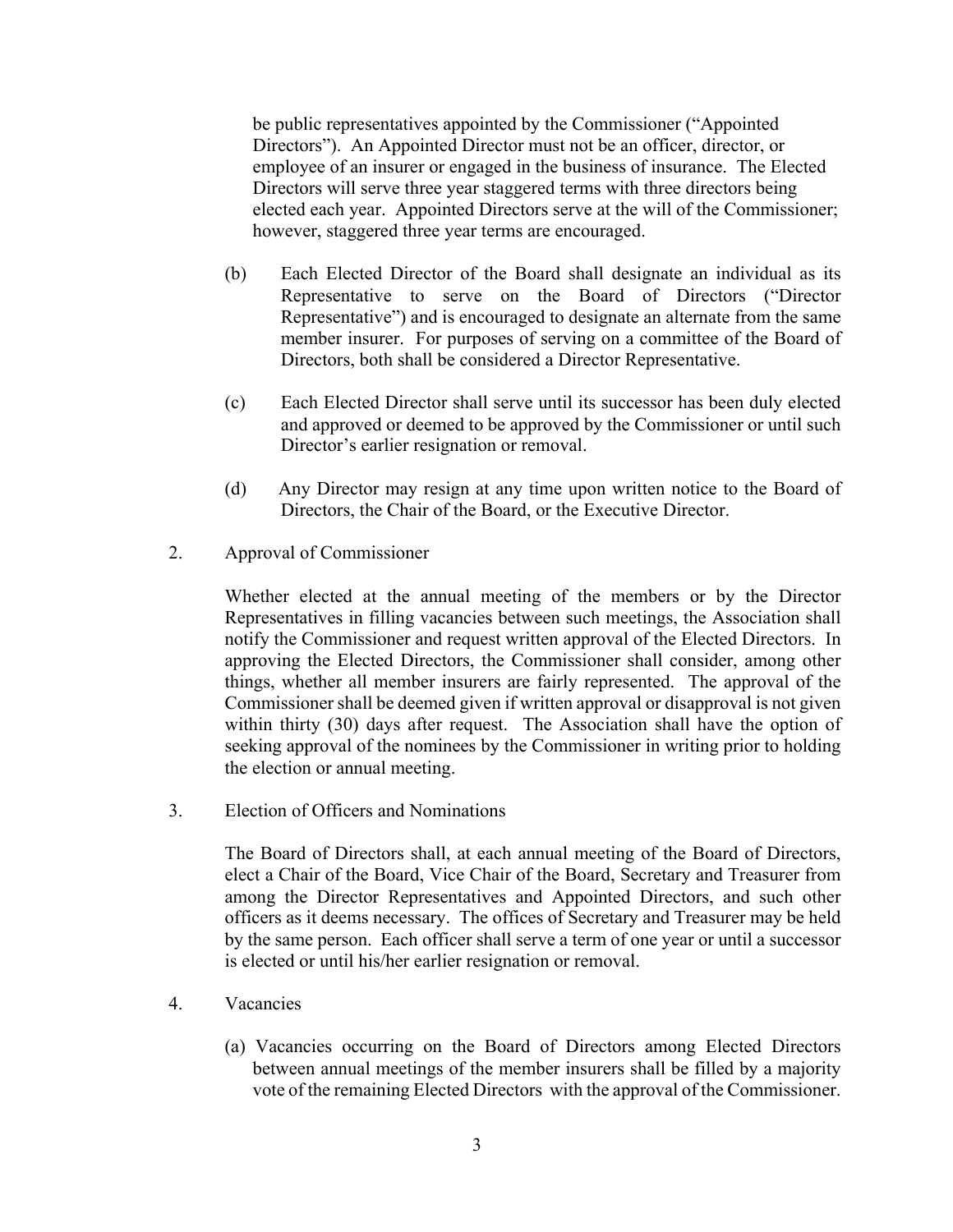Vacancies occurring among Appointed Directors of the Board appointed by the Commissioner shall be filled by the Commissioner. Vacancies occurring in elective offices between the annual meetings shall be filled by majority vote of the Board of Directors. Such appointees shall serve for the unexpired terms or until their earlier resignation or removal. No such vacancy or vacancies shall deprive the Board of Directors of authority to act.

- (b) In the event of a merger in which a member insurer that is on the Board of Directors is not the surviving entity, the merger creates a vacancy on the Board of Directors.
- (c) In the event of an administrative order by a department of insurance or court order by a court of competent jurisdiction (an "Order") finding that a member insurer that is on the Board of Directors is insolvent or subject to supervision, rehabilitation, conservation, or liquidation, the entry of such an Order shall create a vacancy on the Board of Directors with respect to such member insurer.
- (d) In the event that two or more Directors become affiliates through acquisition or otherwise, a vacancy is created on the Board of Directors. The affiliates may decide which one of the affiliated member insurers may remain on the Board of Directors, and in the event that the affiliates fail to select one affiliate to serve on the Board of Directors within a reasonable amount of time, the Elected Directors, by majority vote, shall determine which affiliate will remain on the Board of Directors.
- B. Voting
	- 1. At any meeting of the Board of Directors, each member of the Board of Directors shall have one vote.
	- 2. A majority of the Board of Directors then in office shall constitute a quorum for the transaction of business and the acts of the majority of the Board members present at a meeting at which a quorum is present shall be the acts of the Board of Directors, except as provided in paragraph 3 below. Interested Directors may be counted in determining the presence of a quorum at a meeting of the Board of Directors or of a committee thereof.
	- 3. An affirmative vote of a majority of the Directors then in office and that are not interested Directors is required to:
		- (a) Approve a contract for overall administration of the Association;
		- (b) Authorize or call an assessment or provide for a refund;
		- (c) Borrow or lend money or establish or change a line of credit;
		- (d) Approve reinsurance contracts, assumption agreements, or guaranty plans;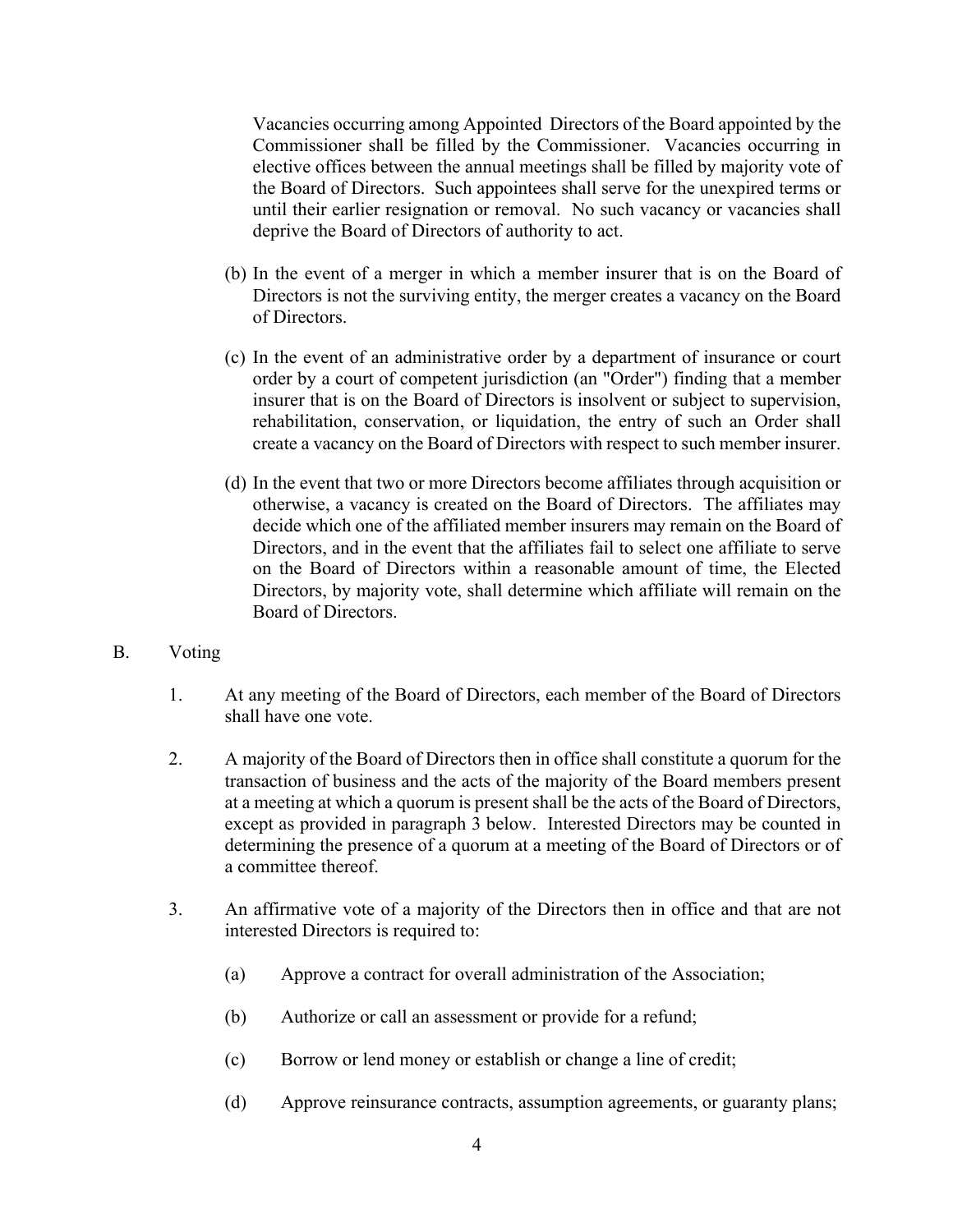- (e) Make any delegation of authority to a corporation, association, or other organization pursuant to Section 686C.220 of the Act;
- (f) Commence or settle any material legal action or proceeding;
- (g) Change the number of Directors, or
- (h) Adopt amendments to the Plan of Operation.
- 4. The vote of an interested Director may not be counted when the Board of Directors or a committee of the Board takes action on a transaction where such interested Director is directly or indirectly a party to the transaction.
- 5. For purposes of this Plan of Operation, an "interested Director" shall be:
	- (a) In the case of action by the Board of Directors with respect to any member insurer, a Director that is such organization or an affiliate of such organization, or
	- (b) In the case of action by the Board of Directors with respect to a person or entity other than a member insurer, a Director that is an affiliate of such person or entity, or
	- (c) A Director that otherwise has (or its affiliates have) a material financial interest in the matter or transaction which is the subject of action by the Board of Directors.

Notwithstanding the foregoing provisions, no Director shall be deemed to be an interested Director by virtue of the fact that such Director may be subject to assessments by the Association on account of actions by the Board.

C. Annual Meeting

An annual meeting of the Board of Directors shall be held at the same place as and immediately following the annual meeting of the member insurers, unless the Chair of the Board, upon at least 20 days prior written notice, to the Board and the Commissioner shall designate some other time, day, or place. At each annual meeting, the Board of Directors may:

- 1. Review the Plan of Operation and submit proposed amendments, if any, to the Commissioner for approval.
- 2. Review material outstanding contracts or agreements, if any, and make necessary or desirable corrections, improvements or additions.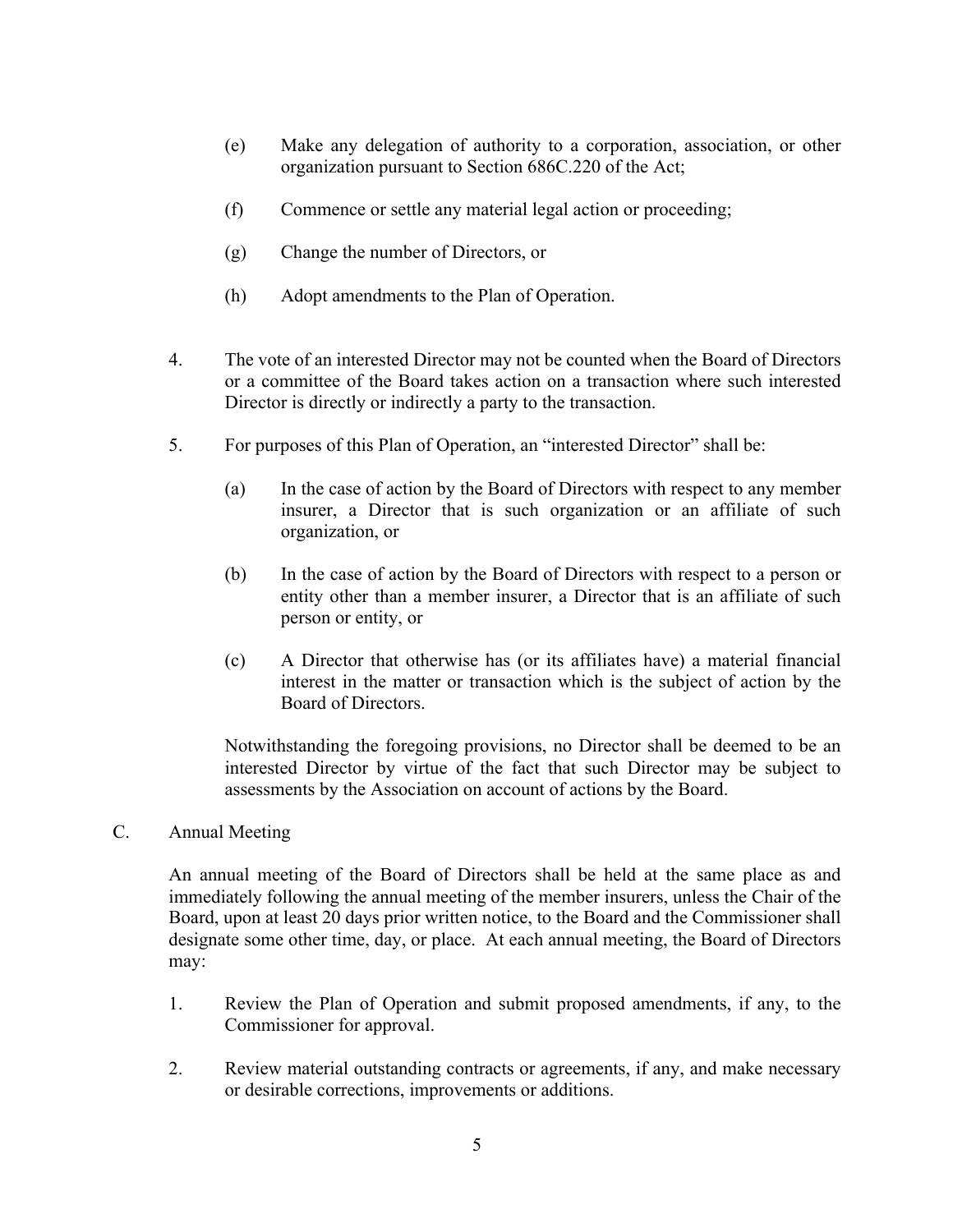- 3. Review operating expenses and outstanding contractual obligations and determine whether an assessment, or a refund of a prior assessment, is necessary for the proper administration of the Association and if so, the amount of either. In order to avoid disproportionate clerical expense, the Board of Directors may establish an amount below which assessments or refunds shall not be made.
- 4. Review, consider and act on any other matters deemed by it to be necessary and proper for the administration of the Association.
- D. Regular and Special Meetings
	- 1. By resolution, in addition to the annual meeting and as needed, the Board of Directors may establish a schedule containing places and times in advance for regular meetings, including telephone calls. No notice of any regular meeting other than such resolution shall be required.
	- 2. Special meetings of the Board of Directors may be called by the Chair of the Board and shall be called by the Secretary upon the request of any two (2) Board members. The Chair of the Board or Secretary may fix the time, date, and place for holding such special meeting called by them. At such meeting, the Board of Directors may consider and decide any matter deemed necessary for the proper administration of the Association and which pertains to the purposes for which the meeting is called. Notice of any special meeting shall be given not less than forty eight (48) hours previous by telephone or by written notice delivered personally or mailed to each Director at its business address and to the Commissioner. If mailed, such written notice shall be deemed to be delivered; (a) when deposited in the United States Mail, postage prepaid, for express, next-day delivery, or when deposited with an express courier, fee prepaid, for express, next-day delivery; (b) if by facsimile, electronic mail, or other electronic means as of the date and time reflected on the electronic communication. Such notice shall include a description of the date, time, place, and purpose of such meeting.
	- 3. Action Without a Meeting.

Any action required or permitted to be taken at any meeting of the Board of Directors, or of any committee thereof, may be taken without a meeting if all the members of the Board of Directors or committee, as the case may be, entitled to vote with respect to the subject matter thereof, consent thereto in writing, and the writing or writings are filed with the minutes of proceedings of the Board of Directors or committee. Any reasonable written communication, including but not limited to electronic mail, constitutes a writing for purposes of this provision.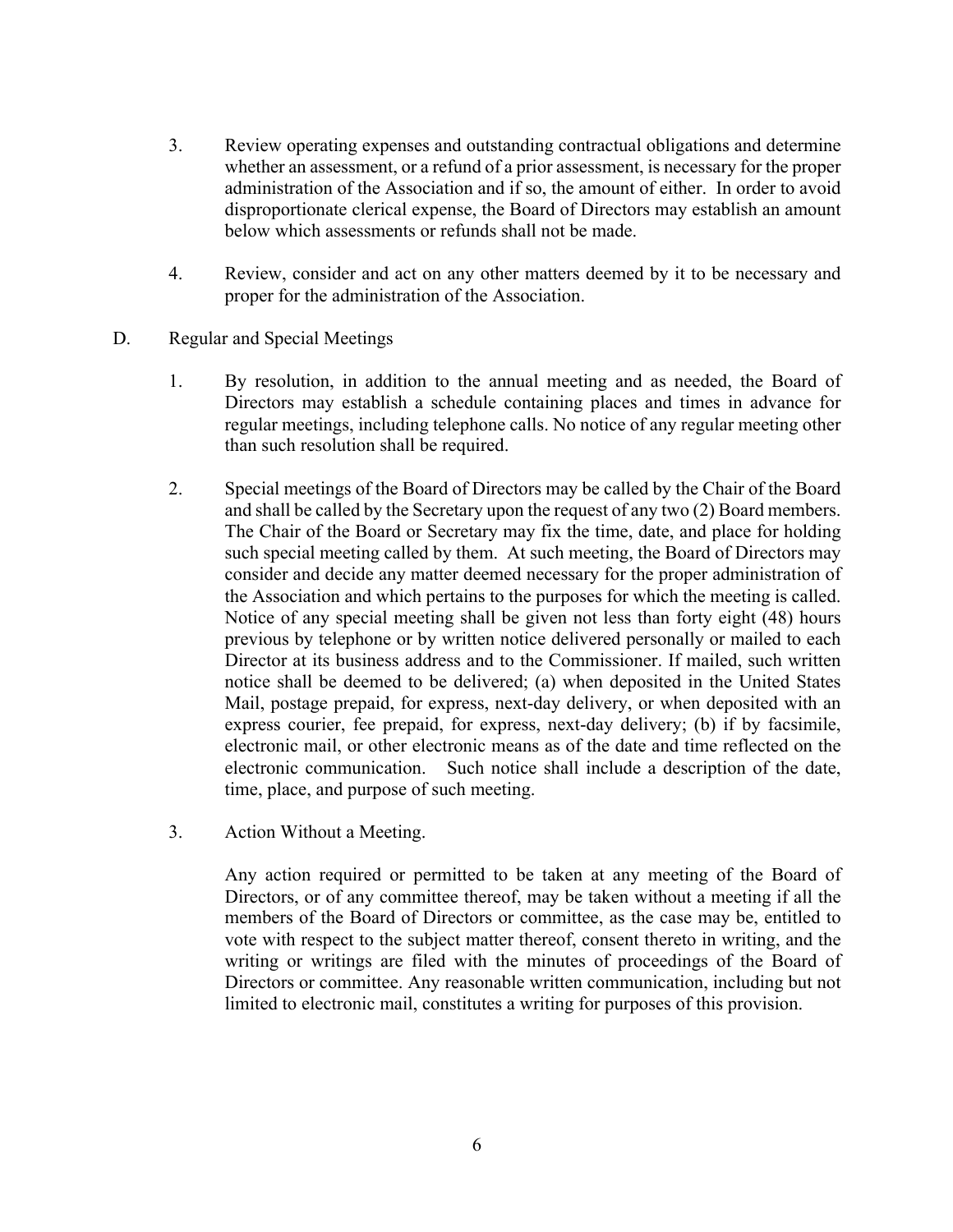## 4. Open Meetings

Except as otherwise required by the Board, the meetings shall be open and public and in accordance with Chapter 241 of the Nevada Revised Statutes, the Open Meeting Law. Without in any way limiting the power of the Board to declare other matters not enumerated herein to be private, confidential, and subject to consideration in closed sessions, the following matters are expressly determined to be private and confidential and shall be considered in closed session:

(a) Claims asserted by or against the Association, including but not limited to all litigation to which the Association is a party.

(b) Claims asserted against insureds of insolvent insurers.

(c) Issues involving personnel or staff of the Association, including but not limited to employee proficiency and salary reviews, employee disciplinary matters, and the employee hiring and termination matters.

(d) Issues involving the insolvency or potential insolvency of insurers, including but not limited to the detection and prevention of insolvencies.

(e) Issues declared by the attorney for the Association to involve a recognized privilege against disclosure.

(f) Claims issues including policyholder claims.

# E. Participation by Telephone; Waivers

- 1. Members of the Board of Directors or of any committee of the Board of Directors may participate in and act at any duly constituted meeting of such Board of Directors or committee through the use of a telephone, video conference, or other communications device by means of which all persons participating in the meeting can hear each other. Participation in such a meeting shall constitute attendance and presence in person at the meeting of the person or persons so participating.
- 2. Attendance of any Director at a meeting shall constitute a valid waiver of notice of that meeting, unless such attendance is solely for the purpose of objecting at the beginning to the transaction of business at the meeting, and any Director who is not present at any meeting may in writing waive notice of such meeting either before or after such meeting.
- F. When Impairment or Insolvency Considered

In connection with the impairment or insolvency of a member insurer, the Board of Directors may: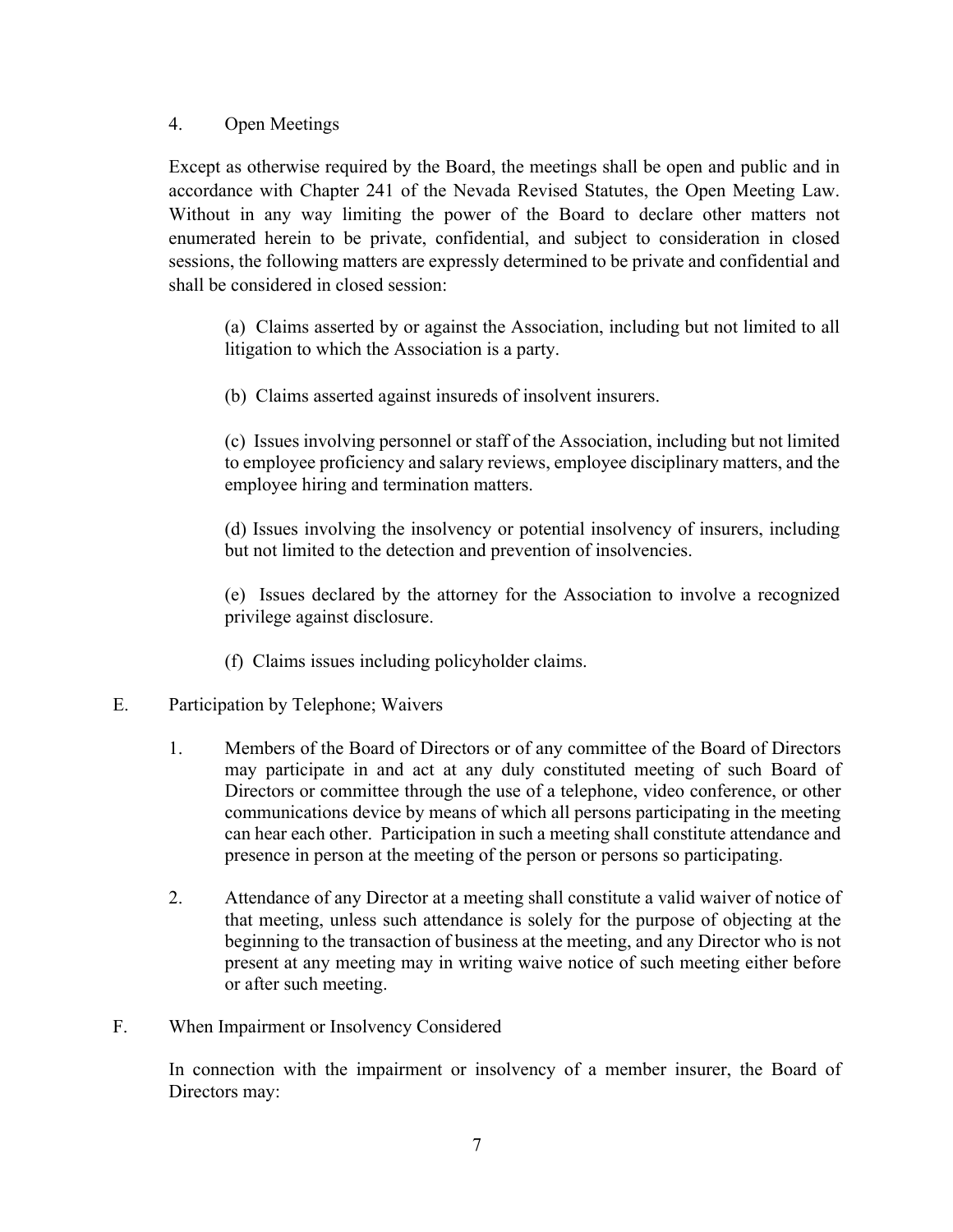- 1. Consider and determine the legal obligations of the Association with regard to any reported impairment or insolvency.
- 2. Consider and decide what methods or facilities, as permitted under the Act, shall be adopted or utilized to assure fulfillment of the covered obligations of the impaired or insolvent member insurer for each of the categories of covered policies.
- 3. Assure that timely action is taken to gain access to and effect proper retention of records of the impaired or insolvent member insurer which are deemed necessary to the prompt and economical handling of the Association's legally imposed duties.
- 4. Consider and decide to what extent and in what manner the Board of Directors shall exercise the powers authorized by Section 686C.220 of the Act to bring legal actions or provide for the defense thereof in order to avoid payment of improper claims.
- 5. Consider and decide what assessment, if any, should be levied, and consider and decide whether any assessment shall be deferred or abated. If such assessment, deferral, or abatement shall be determined to be appropriate, such action or actions shall be in accordance with the requirements specified in the appropriate item or items of Sections 686C.230-285 of the Act. Notices of assessments to member insurers shall be in sufficient detail as to form a basis for the payment of such assessment by the member insurer. The Board of Directors shall promptly inform the Commissioner of the failure of any member to pay an assessment made pursuant to this paragraph when due.
- 6. Take all steps permitted by law, and deemed necessary, to protect the Association's rights as pertaining to the impaired or insolvent member insurer and its policyholders.
- 7. Issue to each member insurer a certificate of contribution for each Class B assessment paid for, which certificates are to be provided under Section 686C.280 of the Act. The certificate shall show the amount paid by each such insurer, the date of the assessment, name of the particular insolvent or impaired insurer for which the assessment was made, and the value, if any, of such certificate as determined by the Commissioner.
- 8. In addition to the foregoing powers, the Board of Directors shall have and exercise such other powers as may be reasonably necessary to implement the provisions of the Act.
- G. Committees of the Board of Directors
	- 1. The Association shall have the following Committees: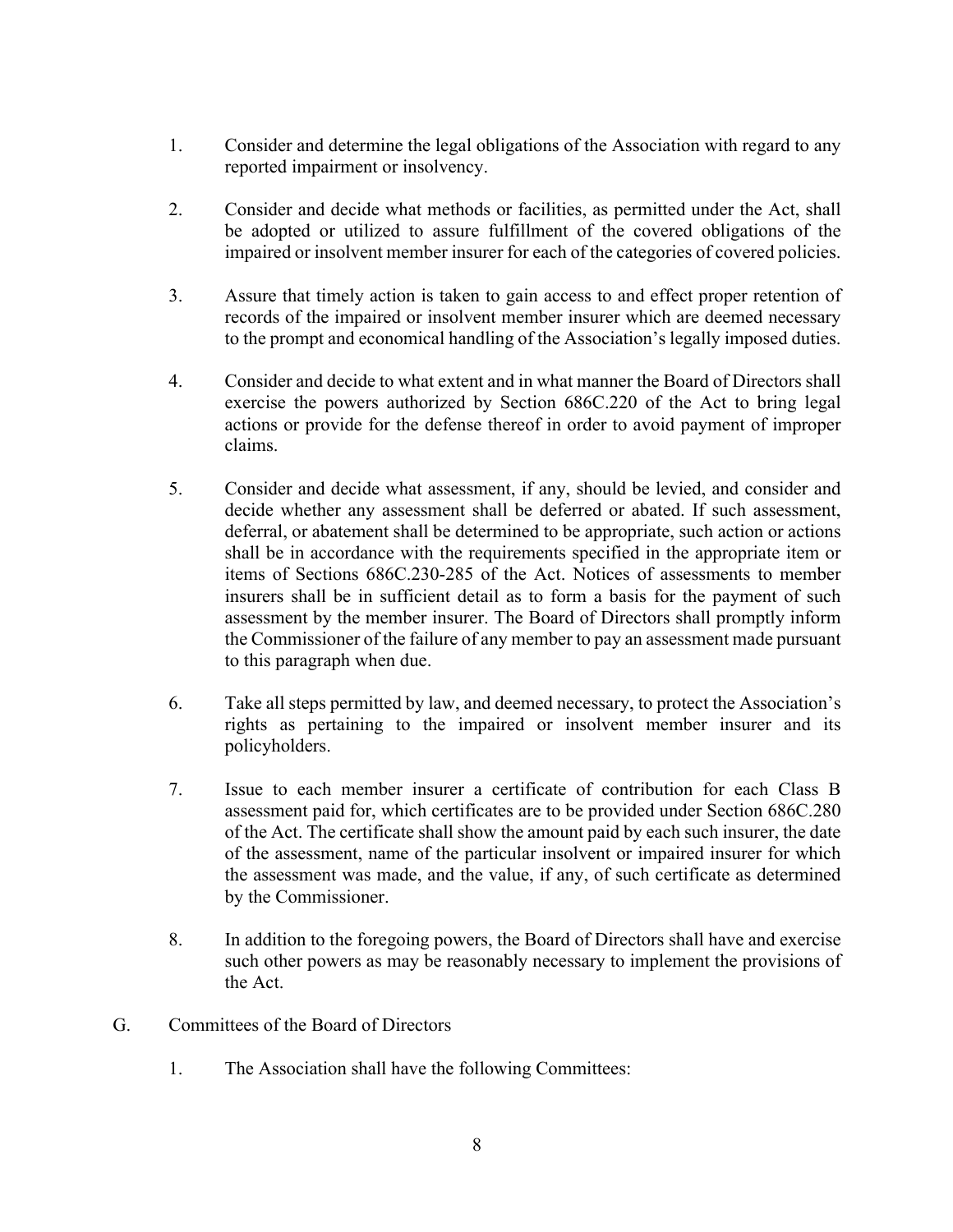- (a) Executive Committee. The Executive Committee shall consist of the elected officers of the Association. The Executive Committee shall have and may exercise all of the authority of the Board of Directors in the management of the Association, provided, however, that (i) only the Board of Directors shall have the authority to approve those actions which require an affirmative vote of a majority of the Directors; and (ii) the Executive Committee shall report its activities at each Board Meeting.
- (b) Nominating Committee. The Nominating Committee shall consist of three (3) Director Representatives. The Nominating Committee shall nominate member insurers for the office of Elected Director and cause member insurers to be notified of such nominations pursuant to the procedures specified in this Plan of Operation and shall nominate persons for the offices of the Association provided for in Article 5 hereunder.
- (c) Audit Committee. The Audit Committee shall consist of at least three (3) Director Representatives, employees of the Elected Directors, or Appointed Directors of the Board. Members of the Executive Committee may not serve simultaneously as members of the Audit Committee. The Audit Committee shall assist the Board of Directors in monitoring (i) the integrity of the financial statements of the Association, (ii) the independent auditor's qualifications and independence, and (iii) the Association's internal controls. The Audit Committee shall:
	- (i) Meet as often as it determines to fulfill its duties, but not less frequently than annually. The Audit Committee shall meet periodically with the Association's management and the independent auditor jointly or in separate executive sessions as the Audit Committee sees fit. The Audit Committee may request any officer or employee of the Association or the Association's outside counsel or independent auditor to attend a meeting of the Audit Committee or to meet with any member of, or consultant to, the Audit Committee.
	- (ii) Have direct oversight over the approval, hiring and review of the work of the independent auditor (including resolution of disagreements between the Association's management and the independent auditor regarding financial reporting) for the purpose of preparing or issuing an audit report or related work. The independent auditor shall report directly to the Audit Committee.
	- (iii) Meet with the independent auditor at least annually to review the Association's: (1) audited financial statements; (2) accounting policies and practices; (3) internal controls; and (4) unadjusted differences between the independent auditor and the Association.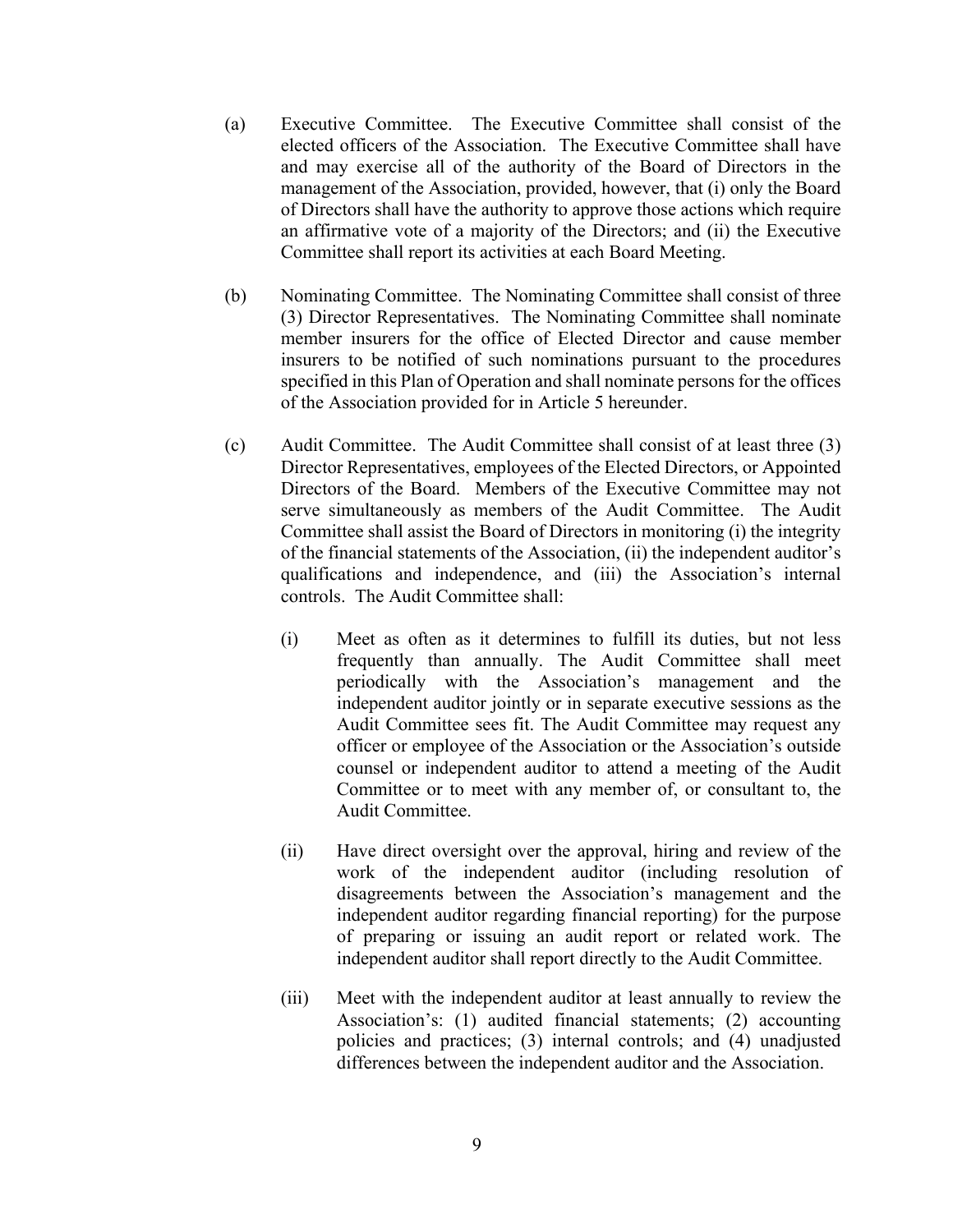- (iv) Engage independent legal, accounting or other advisors it deems necessary or advisable. The Association shall provide for appropriate funding, as determined by the Audit Committee, for payment of compensation to the independent auditor for the purpose of rendering or issuing an audit report and to advisors employed by the Audit Committee.
- (v) Report at least annually to the Board of Directors. Such reports may be made in executive sessions of meetings of the Board of Directors.

Limitation of Audit Committee's Role. While the Audit Committee has the responsibilities and powers set forth in the Plan of Operation, it is not the duty of the Audit Committee to plan or conduct audits or to determine that the Association's financial statements and disclosures are complete and accurate and are in accordance with generally accepted accounting principles and applicable rules and regulations. These are the responsibilities of Association management and the independent auditor.

- (d) Investment Committee. The Investment Committee shall consist of at least three (3) Director Representatives, employees of the Elected Directors, or Appointed Directors The Investment Committee shall meet not less frequently than annually with the custodian or custodians of the Association's invested assets to review compliance with the investment policies and guidelines established by the Board of Directors. Investment Committee shall receive and review periodic investment reports from such custodian or custodians. The Investment Committee may also make recommendations to the Board of Directors with respect to investment policies, guidelines, and objectives.
- 2. Other Committees. The Board of Directors may designate one or more other committees. Any such committee, to the extent provided in the resolution of the Board of Directors, shall have and may exercise such powers designated by the Board of Directors in such resolution. Further, the Executive Committee may designate one or more other committees. The Board will be provided prompt written notice of any such committee and the powers, if any, designated to the committee.
- 3. The composition of the committees will be established by the Chair in consultation with the Executive Director. The composition of each committee, except the Executive Committee, must be approved by the Board at each annual board meeting. The Board of Directors may at any time by resolution place limitations on, or completely terminate, the authority and power of any committee, without prejudice to the validity of any action previously and validly taken by such committee. Each such committee shall no later than the next annual meeting, report to the Board of Directors in the manner requested by the Board of Directors, and when requested by the Board of Directors, shall observe such other procedures with respect to meetings as the Board of Directors may prescribe.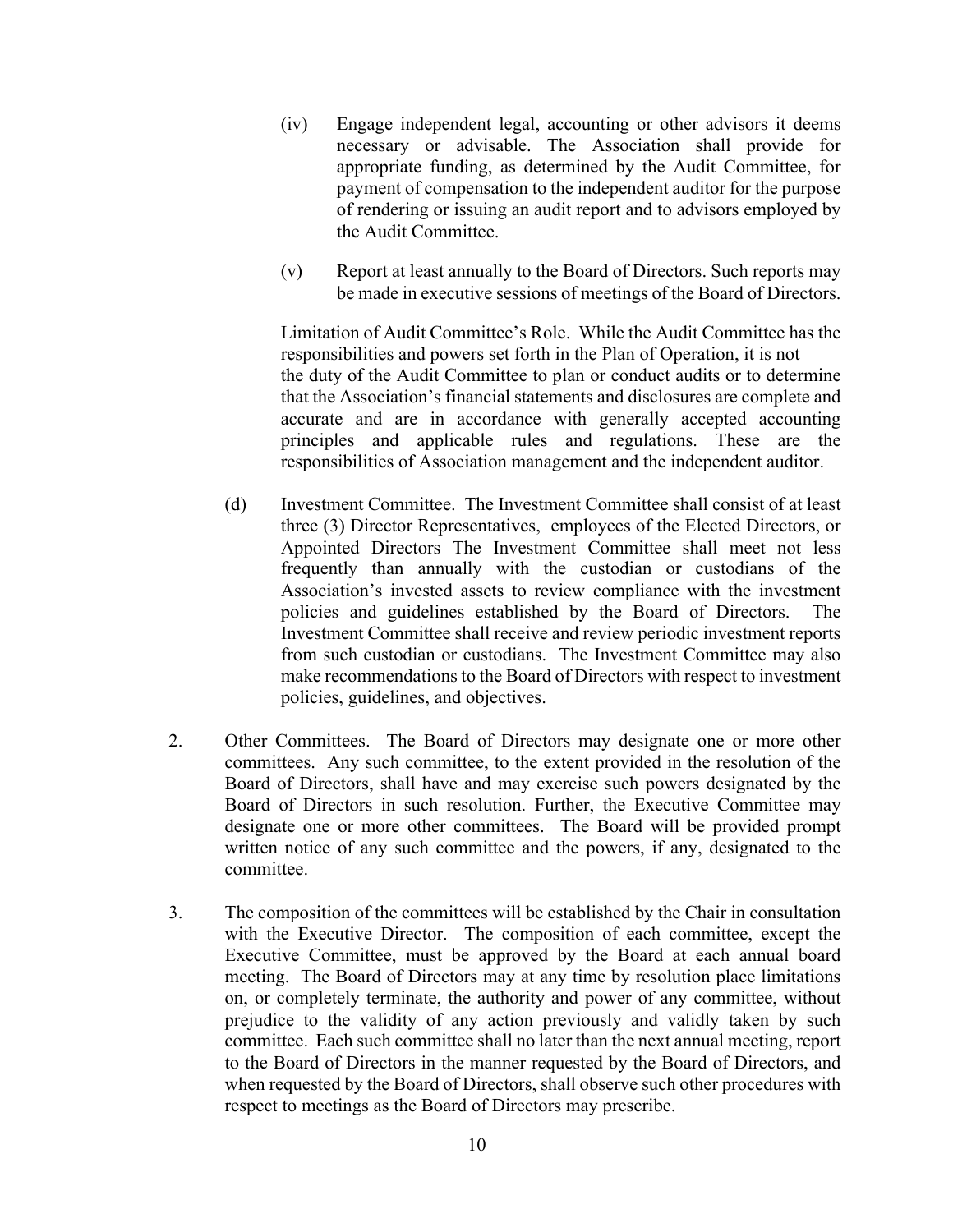- 4. Board Responsibility. The designation of such committees and the delegation thereto of authority shall not operate to relieve the Board of Directors, or any member thereof, of any responsibility imposed upon it by law or by the Plan of Operation.
- 5. Call; Notice; Quorum. Meetings of any committee may be called by or at the request of the Chair of such committee or by any two (2) members of such committee. Notice of any meeting of committee shall be given at least forty-eight (48) hours previously thereto by telephone or by reasonable written notice to each member. Such notice shall include a description of the date, time, place, and purpose of the meeting. A majority of any committee shall constitute a quorum and a majority of a quorum is necessary for committee action. Attendance of any member at a meeting shall constitute a valid waiver of notice of that meeting, unless such attendance is solely for the purpose of objecting at the beginning to the transaction of business at the meeting, and any member who is not present at any meeting may in writing waive notice of such meeting either before or after such meeting.
- H. Reimbursement of Expenses

Elected Directors, Director Representatives, Appointed Directors, and committee members may be reimbursed from the assets of the Association for expenses incurred by them as members or Representatives of the Board of Directors or committee members upon submission of appropriate vouchers and receipts to the Executive Director or, in the absence of the Executive Director, the Chair of the Board, but members and Representatives of the Board of Directors and committees shall not be compensated by the Association for their services on the Board of Directors or committee.

### Article 4 ASSESSMENTS

- A. Refunds
	- 1. The Board of Directors may refund by payment or by credit against Class B assessments to member insurers, in proportion to the contribution of each insurer to that account, the amount by which the assets of the account exceed the amount the Board finds is necessary to carry out during the coming year or years the obligations of the Association with regard to that account, including assets accruing from assignment, subrogation, net realized gains, and income from investments. In its sole discretion, the Board of Directors shall determine the amount of funds to maintain on reserve for continuing expenses and future losses in accordance with the Act and may take into account the following: historic costs and expenses of the Association obligations; historic assessments of the Association; historic borrowing of the Association; existing and reasonably probable current and future obligations of the Association, and reserves for future losses and expenses maintained by similar insurance guaranty associations. A reasonable amount may be retained in any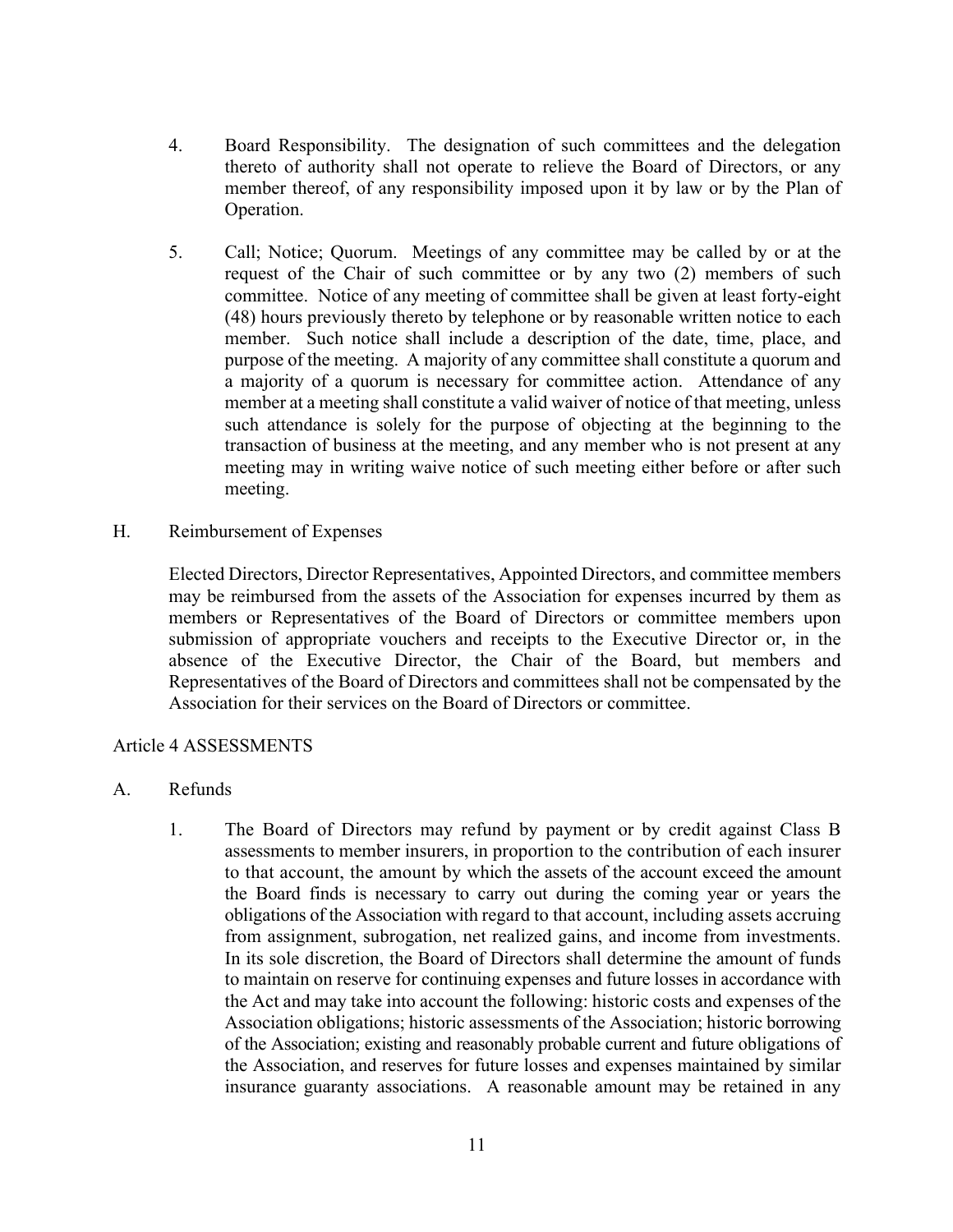account to provide funds for the continuing expenses of the Association and for future liabilities.

- 2. In the event that a member insurer which was assessed and paid assessments and would otherwise be entitled to a refund but has now been the subject of a merger, acquisition, cessation of business, or other change in organization, the Association shall make reasonable efforts to identify the successor-in-interest of such member insurer, and if deemed appropriate in the discretion of the Board of Directors, make such refund to the successor-in-interest.
- B. Procedure for Granting Abatement or Deferral
	- 1. Pursuant to and in compliance with all statutory requirements, the Board shall consider and decide whether any assessment shall be deferred or abated. The Board will grant an abatement or deferral if, in its opinion, payment of the assessment would endanger the ability of the member insurer to fulfill its contractual obligations. The Board shall inform the Commissioner of any deferral or abatement granted pursuant to this section.
	- 2. Each member insurer that has been placed under an Order of Rehabilitation or an Order of Liquidation with a finding of insolvency may receive an automatic deferral from the Executive Director. This automatic deferral shall not apply if a resolution of the Board specifies otherwise with respect to a specific member insurer.
	- 3. In the event an assessment against a member insurer is abated or deferred, in whole or in part, the amount by which such assessment is abated or deferred may be assessed against the other member insurers. In order to avoid shortfalls caused by the abatement and deferral process, the Board may authorize the transfer of funds between accounts and classes.
- C. Method for Allocating Funds Among Claims

If in the judgment of the Board of Directors the maximum assessment under Section 686C.250 of the Act, in combination with the Association's borrowing authority, will be insufficient in any given year to cover the outstanding and anticipated covered claims against the Association relating to one or more impaired or insolvent member insurers under any account or accounts, the Board of Directors may, subject to securing court approval, provide that the Association shall impose liens and moratoriums under Section 686C.160 of the Act and make partial and periodic payments on such claims in accordance with a schedule adopted by the Board of Directors and approved by the Commissioner. Such schedule may give preference to health claims, periodic annuity benefit payments, death benefits, supplemental benefits, and cash withdrawals under emergency or hardship standards proposed by the Board of Directors and approved by the Commissioner. Such schedule may be adjusted from time to time as changes in the volume and type of such covered claims may warrant, and may be structured so as not to give preference to claims in the order in which they are incurred or made or in the order in which member insurers first became impaired or insolvent, or to require retroactive adjustments.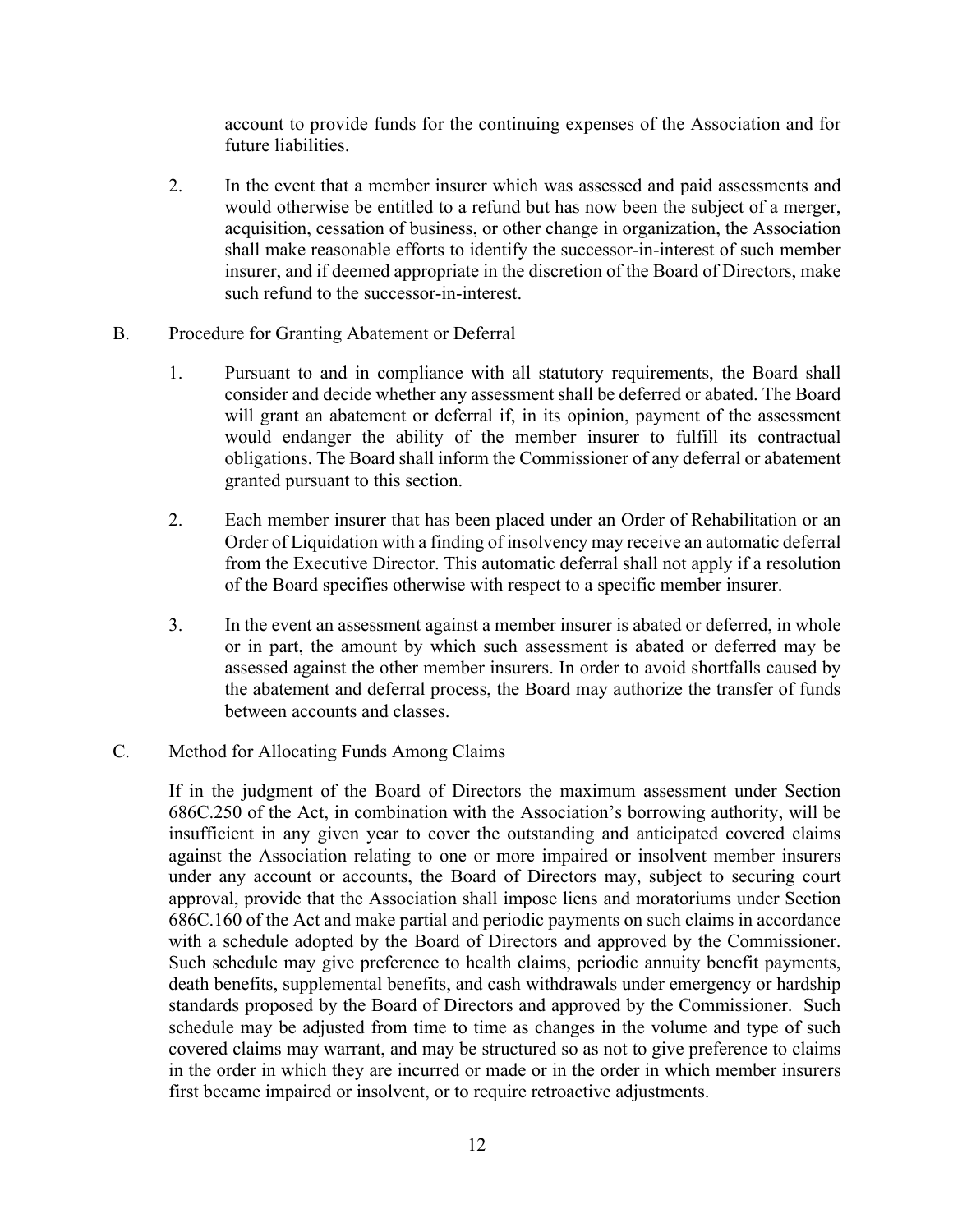- D. Recoupment of Health Account Assessments by Member Insurers Which are Exempt from Premium Tax Obligations
	- 1. Surcharge
		- (a) Each member insurer which is exempt from premium tax obligations may, at that member's option, make provision for the recoupment by product type of the Health Account assessments paid to the Association during a calendar year. If a member insurer elects not to surcharge a product type, it shall deduct the proportional amount of its aggregate assessment for the Health Account from its recoupment amount and it shall forego recoupments on that product type.
		- (b) Timing
			- i. The recoupment shall be made as a surcharge on premiums for covered health insurance policies of the Health Account by product type and shall commence by December 31 of the calendar year following notice of the surcharge rate, if any, as provided in this Plan of Operation, and shall continue over a reasonable length of time until the member insurer has recouped the proportionate amounts originally assessed or the member insurer elects to cease application of the surcharge.
			- ii. An election to forgo or cease a recoupment for any particular insolvency assessment is irrevocable by the member insurer.
		- (c) The surcharge rate shall be determined by the Association and approved by the Commissioner.
			- i. In the event that more than one health assessment takes place during a calendar year, the surcharge rate for each assessment shall be determined separately.
			- ii. The determination by the Association of the surcharge rate shall be consistent with the method used by the Association to calculate the health assessment to which such surcharge rate applies.
			- iii. If the Commissioner does not disapprove the surcharge rate determined by the Association within forty-five (45) days after the rate has been submitted in writing, the surcharge rate shall be deemed approved.
			- iv. If in any calendar year, the assessments paid into the Health Account are immaterial, or the assessments paid into the Health Account do not in the aggregate exceed the aggregate amount of assessment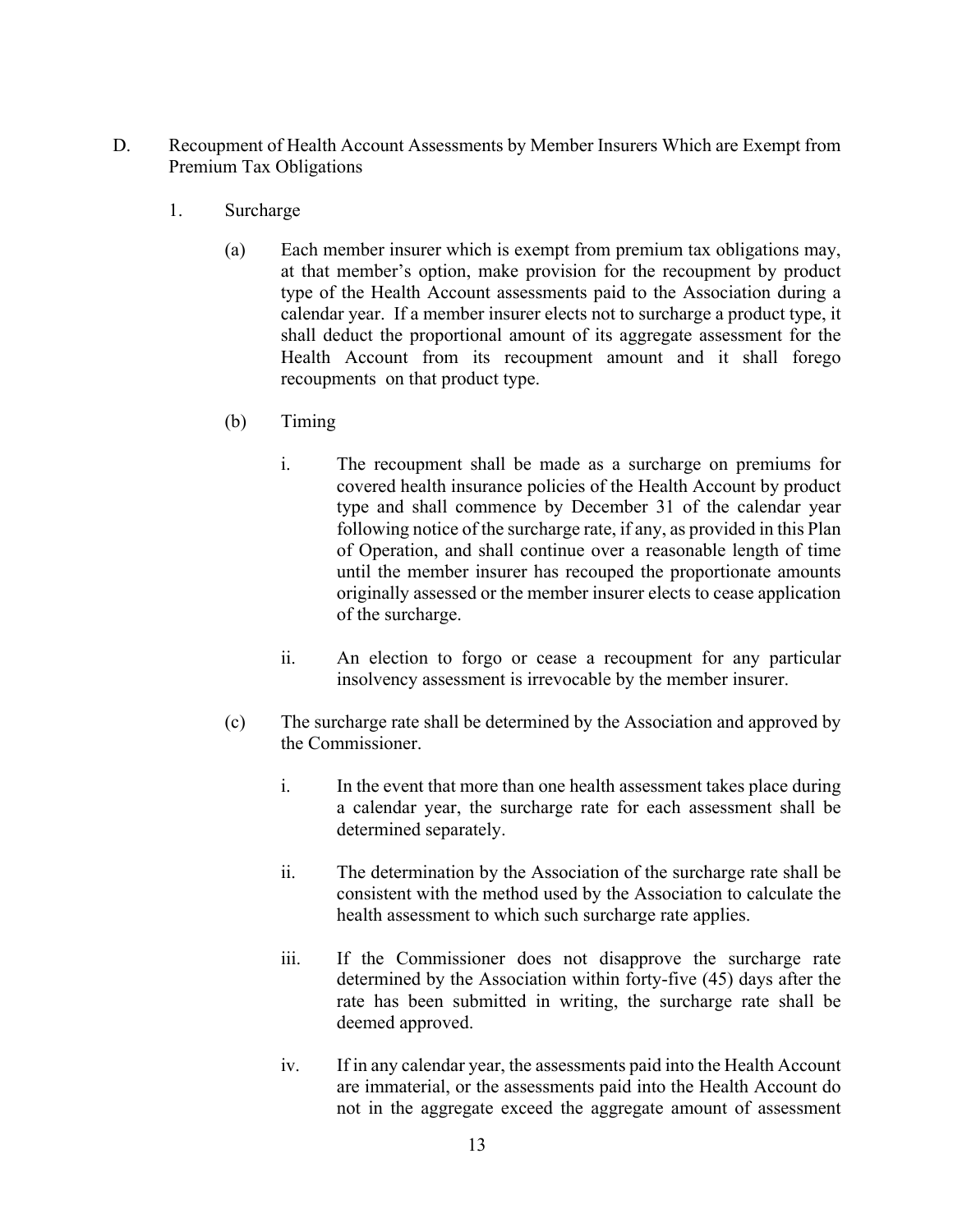refunds from the account during that year, the Association may determine the surcharge rate for that year to be zero.

- v. All premiums charged for a policy term commencing during a year are subject to the surcharge at the rate in effect for that year.
- vi. All return premiums shall include a return surcharge equal in amount to the surcharge collected with respect to the portion of the premium being returned.
- (d) In the event a member insurer has more than one Health Account assessment for which surcharges have been authorized, the member insurer may aggregate the surcharges on the premium notice sent to an insured.
- (e) i. Any member insurer that chooses to include a surcharge to recoup assessments shall report to the Association no later than June 1 of each year its recoupment amount for the preceding calendar year.
	- ii. Reports shall be made for each insolvency surcharge, regardless whether the member insurer chooses to aggregate the surcharges in accordance with paragraph (d).
- (f) In addition to determining the surcharge rate, the Association shall:
	- i. Notify each member insurer as early as possible, but no later than June 1, of a surcharge rate for any new assessments made during the prior calendar year, if any, that member insurers may recoup in accordance with this section beginning in the following calendar year.
	- ii. Create a report of all recoupments reported to the Association by member insurers in accordance with paragraph (e) of this subsection.
		- a. The report shall segregate recoupment amounts recouped during a calendar year according to each insolvency assessment for which a distinct surcharge rate was being applied.
		- b. Member insurers may elect to report their recoupments on a billing basis rather than collection basis provided the accounting is applied consistently once a method is chosen, and the Association is notified of the election.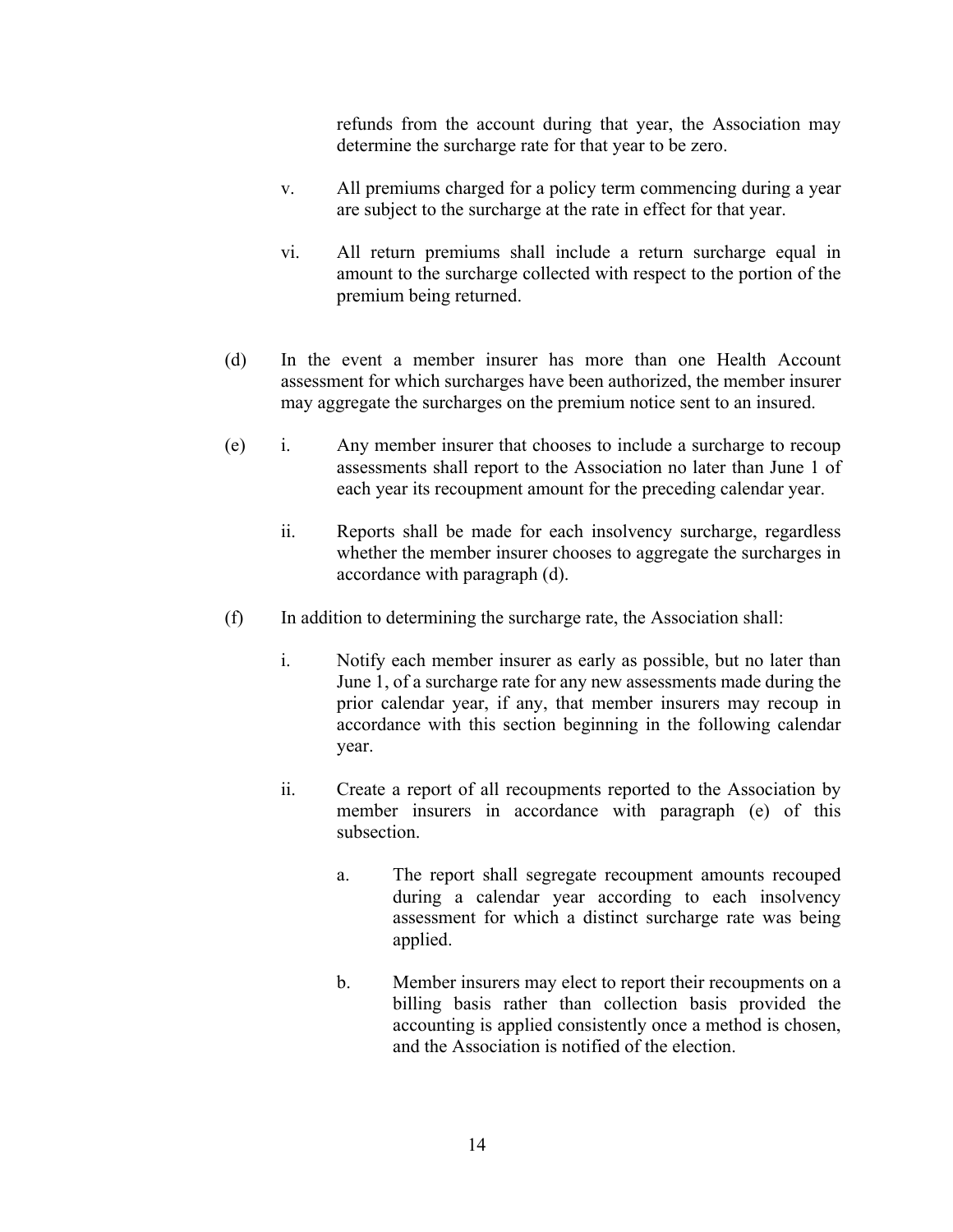2. Excess Surcharges

Member insurers who collect a surcharge in excess of the amount of each individual health assessment to which it applied shall remit the excess to the Association within one hundred and twenty (120) days after the end of the year in which the excess collection is made.

## E. Appeals

Any member insurer wishing to protest all or any part of an assessment shall use the following procedure as set forth in subsection (1) through (6).

- 1. Any member insurer that wishes to protest all or any part of an assessment for any year shall first pay the full amount of the assessment as set forth in the notice provided by the Association. The payment shall be available and may be used to meet Association obligations during the pendency of the protest and any subsequent appeal. Such payments shall be accompanied by a statement in writing that the payment is made under protest, setting forth a brief statement of the ground for the protest.
- 2. Within 60 days following the payment of an assessment under protest by any protesting member insurer, the Association must notify the member insurer in writing of its final decision with respect to the protest unless the Association notifies the member insurer that additional time is required to resolve the issues raised by the protest.
- 3. If the Association notifies the member insurer that additional time is required, then within 30 days after a final decision has been made, the Association shall notify the protesting member insurer in writing of that final decision.
- 4. The final decision of the Association with respect to a protest may be appealed to the Commissioner if the appeal is taken within 60 days of the Board of Directors' notice of the final decision pursuant to Section 686C.285(3) of the Act.
- 5. In the alternative to rendering a decision with respect to any protest based on a question regarding the assessment base, the Association may refer such protests to the Commissioner for final decision, with or without a recommendation from the Association.
- 6. In the event the Association determines, or on appeal of the Association's decision it is determined, that the protesting member insurer is entitled to a refund of all or a portion of the amount paid under protest, such refund shall be made to the protesting member insurer. Interest on any refund due a protesting member insurer shall be paid at the rate actually earned by the Association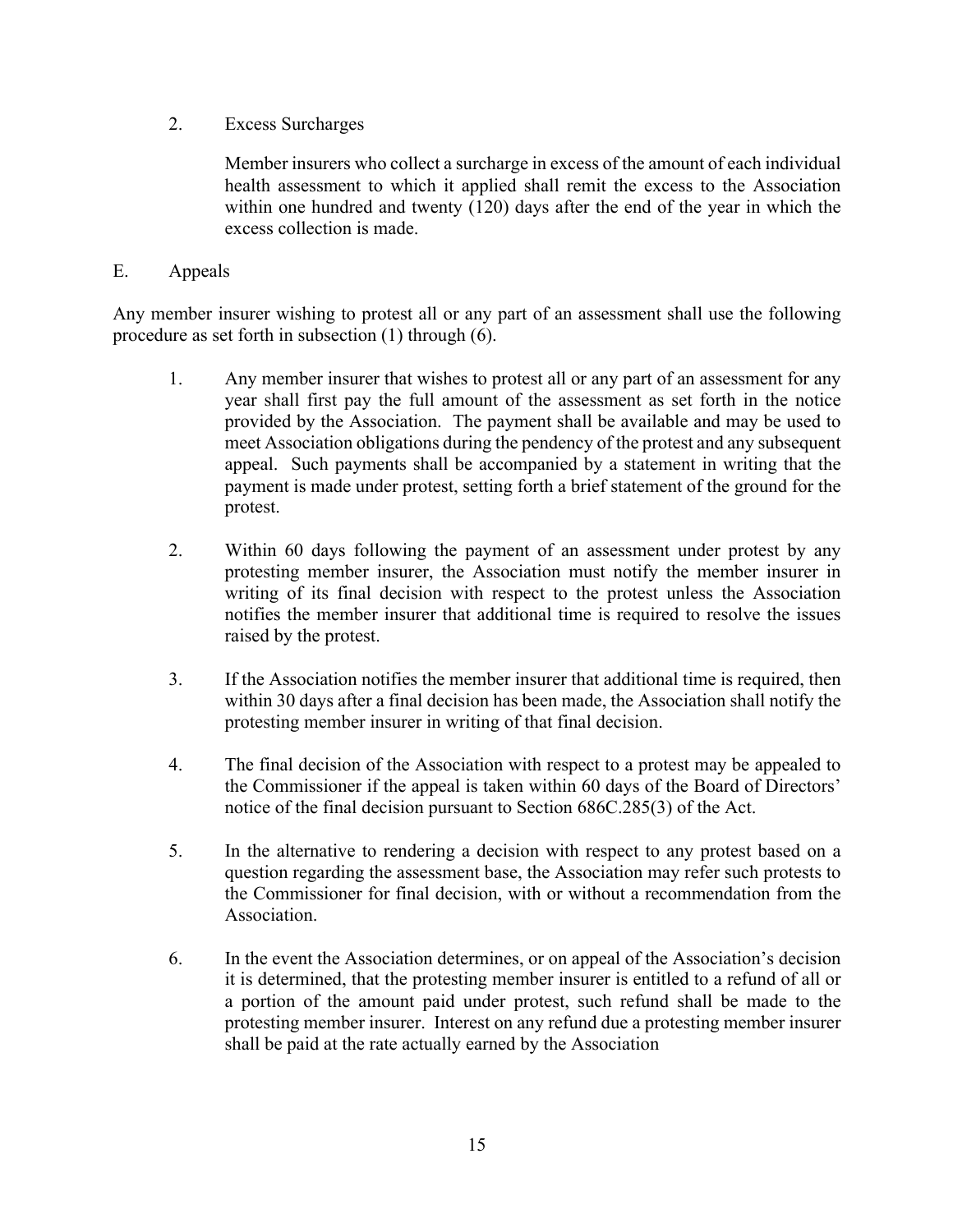#### F. Long Term Care Assessments

The purpose of this paragraph is to provide the framework for allocating Class B assessments attributable to the Association's obligations for any covered long-term care policies between the "Health Account" and the "Life and Annuity Account" defined below. The allocation method outlined below is intended to implement the requirements of NRS § 686C.240(2) and (5). The instructions are intended to result in a net allocation of any Class B assessments for the Association's long-term care policy obligations in equal 50% shares to "Accident and Health Member Insurers" and "Life and Annuity Member Insurers" as those two categories of member insurers are defined below.

- 1. In accordance with NRS § 686C.240(2) and (5), if a Class B assessment is authorized due to covered long-term care policies, a portion of the Association's Class B assessment authorized to meet its obligations for the covered long-term care policies (the "LTC Assessment") shall be allocated to the Life and Annuity Account, without dividing it between the subaccounts thereof, with the remaining portion of the LTC Assessment allocated to the Health Account.
- 2. The following definitions shall apply only for the purposes of allocating any such Class B assessment for covered long-term care policies to the Life and Annuity Account and the Health Account in accordance with the below formula:

"Accident and Health Member Insurer" means any member insurer that does not qualify as a Life and Annuity Member Insurer.

"Health Account" shall mean the health insurance account established under NRS  $§ 686C.130(2)(a).$ 

"LAMIHA" shall mean the quotient of (a) the Life and Annuity Member Insurers' aggregate assessable premium in the Health Account divided by (b) the total assessable premium in the Health Account;

"LAMILAA" shall mean the quotient of (a) the Life and Annuity Member Insurers' aggregate assessable premium in the Life and Annuity Account divided by (b) the total assessable premium in the Life and Annuity Account.

"Life and Annuity Account" shall mean the aggregate life insurance and annuity account established under NRS § 686C.130(2)(b), without dividing such account into subaccounts.

"Life and Annuity Member Insurers" shall mean each and every member insurer having (i) total assessable premium in the Life and Annuity Account greater than or equal to (ii) its total assessable premium in the Health Account, where assessable premium in the Health Account includes, but is not limited to, the member insurer's assessable health maintenance organization premiums but shall exclude the member insurer's assessable premiums for disability income and long-term care insurance. The exclusion of a member insurer's assessable premiums for disability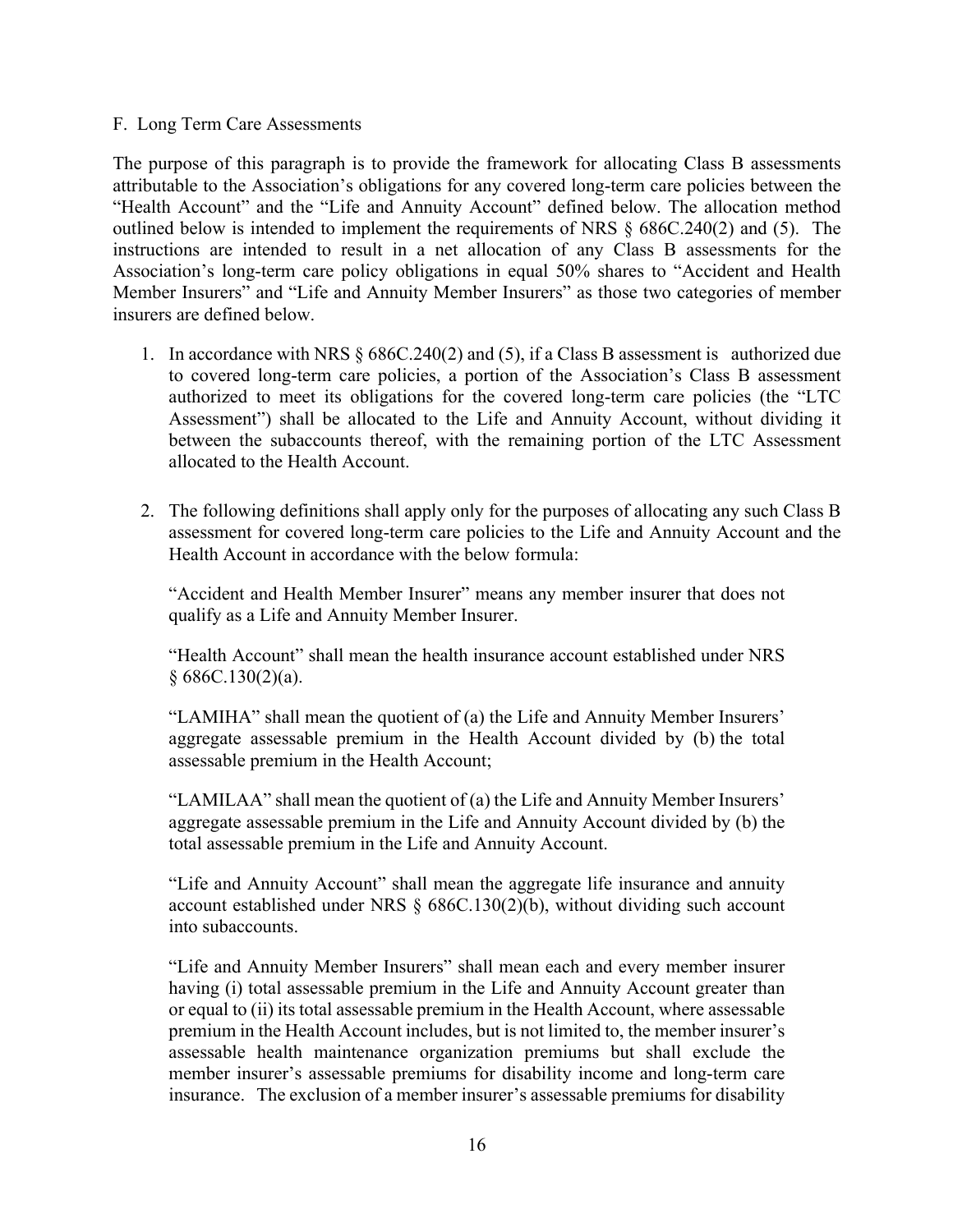income and long-term care insurance shall be applied only for the purpose of the definition of "Life and Annuity Member Insurers," and such exclusion shall not apply for any other purposes.

3. The amount of the LTC Assessment allocated to the Life and Annuity Account shall be determined in accordance with the following formula:

| Life and Annuity |  |                    |   | $(.50 - LAMIHA)$      |
|------------------|--|--------------------|---|-----------------------|
| Account LTC      |  | LTC.<br>Assessment | ∗ | (LAMILAA -<br>LAMIHA) |
| Assessment       |  |                    |   |                       |
| Share            |  |                    |   |                       |

- 4. The amount of the LTC Assessment not allocated to the Life and Annuity Account as provided above shall be allocated to the Health Account.
- 5. The amount of any LTC Assessment allocated to the Life and Annuity Account or to the Health Account shall be allocated among member insurers in accordance with NRS § 686C.240(3), except that the total assessable premium in the entire Life and Annuity Account shall be used in the aggregate without dividing it between the subaccounts.

# ARTICLE 5 OPERATIONS

A. Year

The fiscal year of the Association shall be set by the Board of Directors and may be on a calendar year basis.

## B. Officers

1. Chair of the Board

The Chair of the Board shall preside over any and all meetings of the Board of Directors and of member insurers, and shall have such other powers and duties as may be assigned from time to time by the Board of Directors.

2. Vice-Chair of the Board

The Vice-Chair of the Board shall in the absence or disability of the Chair of the Board, preside over any and all meetings of the Board of Directors and of member insurers, and shall have such other powers and duties as may be assigned from time to time by the Board of Directors.

3. Secretary

Subject to any other direction by the Board of Directors, the Secretary shall supervise the Executive Director with respect to the following: keeping a record of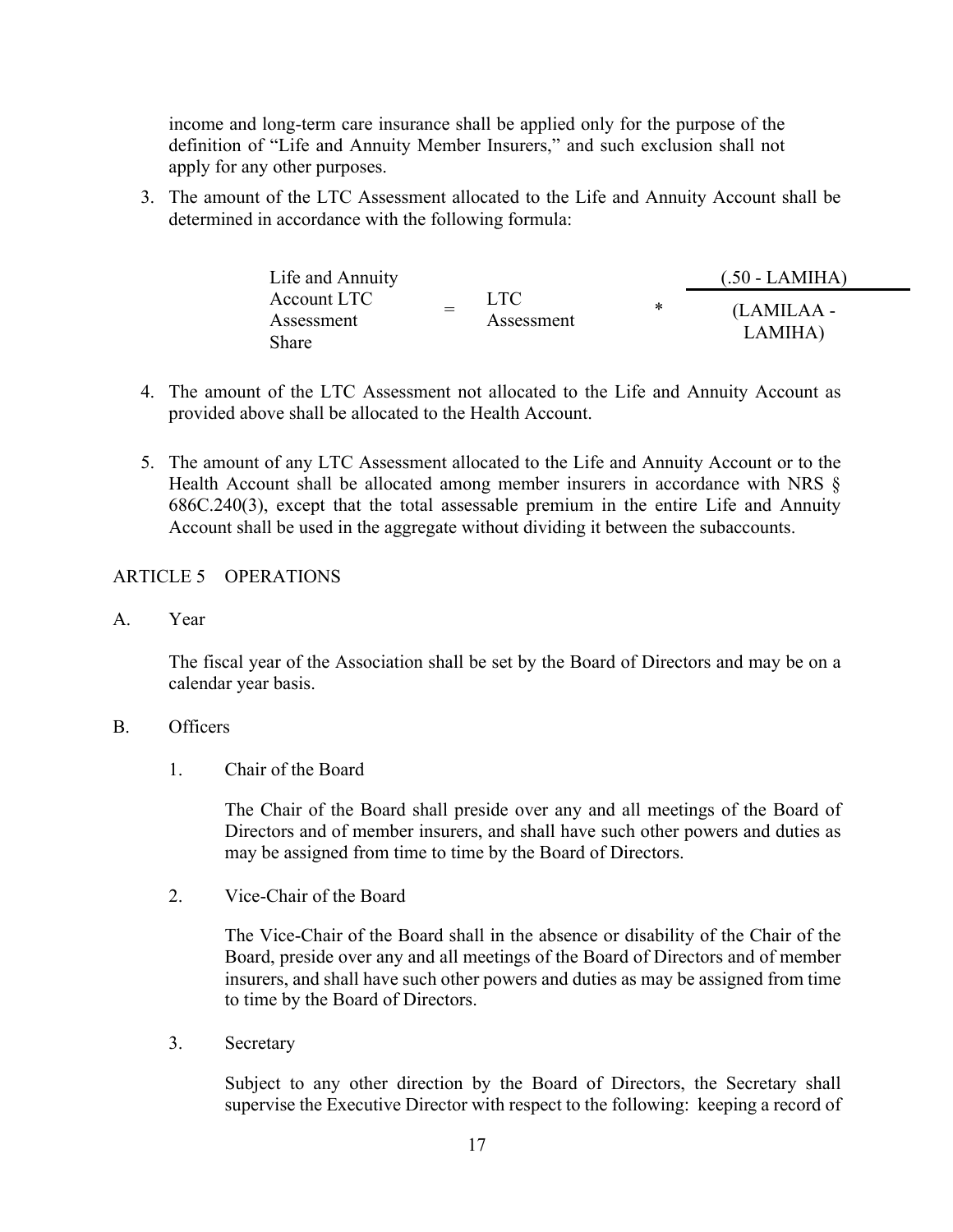all proceedings of the member insurers and of the Board of Directors, causing all notices to the Board of Directors and member insurers to be duly given in accordance with the provisions of this Plan of Operation and as required by law, and maintaining custody of the records of the Association.

4. Treasurer

Subject to any other direction by the Board of Directors, the Treasurer shall supervise the Executive Director with respect to the following: charge and custody of the monies, securities, receipts, and disbursements of the Association, causing the monies of the Association to be deposited in the name and to the credit of the Association in such banks or trust companies or with such other depositories as shall be selected by the Board of Directors, causing the monies of the Association to be disbursed by check, draft or fund transfer, signed as provided by the Board of Directors, against proper vouchers for all monies disbursed, and causing to be rendered to the Board of Directors, whenever requested, a statement of the financial condition of the Association and of all the financial transactions of the Association.

- 5. Qualification. The foregoing offices of Chair of the Board, Vice-Chair of the Board, Secretary and Treasurer shall be filled by Director Representatives or Appointed Directors.
- C. Employees, Agents and Advisors
	- 1. The Board of Directors may employ or retain such persons, firms, or corporations to perform such administrative functions as are necessary for the performance of the duties imposed upon the Association. The Board of Directors may use the mailing address of such person, firm, or corporation as the official address of the Association. Such persons will include an Executive Director with such authority as may be delegated by the Board of Directors to implement and carry out broad directives of the Board of Directors made pursuant to its statutory authority and duties. Such person shall be knowledgeable about insurance matters, conversant with the law as it relates to covered policies of insurance, and administratively capable of implementing the directives of the Board of Directors. Such persons may also include attorneys at law, actuaries, accountants, claims personnel, and such other specialists or persons whose advice or assistance is deemed by the Board of Directors to be necessary to the discharge of its duties imposed by the law.
	- 2. The Board of Directors may agree to compensate such persons so as best to serve the interests of the Association and the public. Such persons, firms or corporations shall keep and maintain such records of their activities as may be required by the Board of Directors and as are required by Section 686C.330 of the Act.
- D. Bank Accounts
	- 1. The Board of Directors may open such bank accounts as it deems necessary for the proper administration of Association business. Reasonable withdrawal authority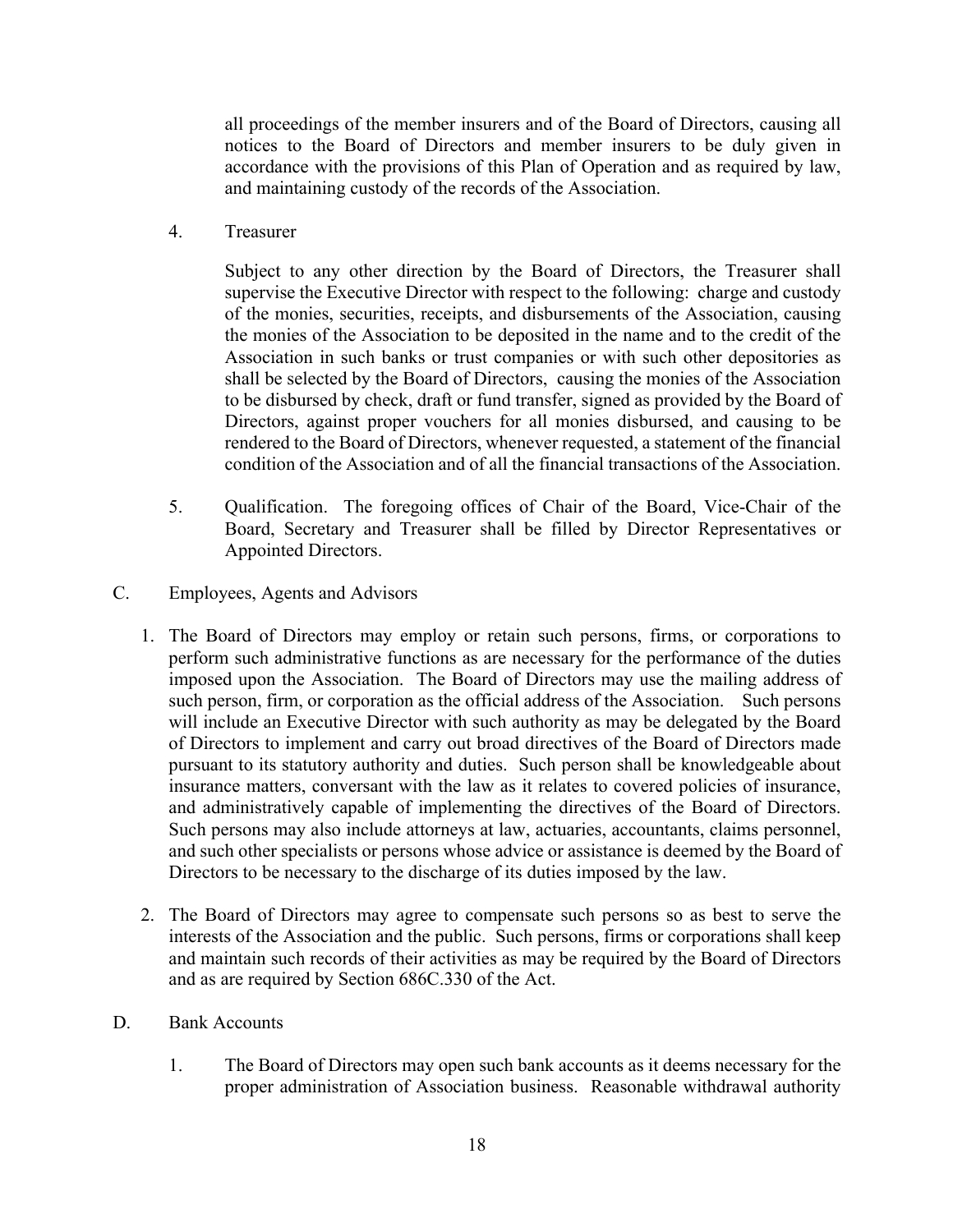from such accounts for Association business shall be established by the Board of Directors.

2. Without limiting the authority of the Association to borrow, the Association may cause or allow one or more accounts of the Association to loan funds in such account(s) to one or more of the other accounts of the Association at rates of interest as determined by the Board to be reasonable and upon such other terms and conditions as the Board may determine to be reasonable.

## ARTICLE 6 RECORDS AND REPORTS

- A. Minutes of the proceedings of each Board Meeting shall be written and retained by the Executive Director or such other person or entity as directed by the Secretary or Board of Directors.
- B. The Board of Directors shall make an annual report to the Commissioner each year not later than 120 days after the end of the Association's fiscal year. Such report shall include, as required by Section 686C.350 of the Act, a financial report for the preceding year in a form approved by the Commissioner and a review of the activities of the Association during the preceding calendar year.

## ARTICLE 7 MEMBERSHIP

- A. Pursuant to Section 686C.100 of the Act, insurers licensed or which hold certificates of authority to transact the kinds of insurance covered by the Act shall be members of this Association. Each insurer admitted after the effective date of the Act to transact the kinds of insurance covered by the Act shall automatically become, effective on the date of its admission, a member insurer of this Association.
- B. A member insurer which ceases to be admitted shall remain liable for any assessments based on an insolvency or insolvencies occurring prior to its ceasing to be admitted.
- C. A member insurer which becomes an impaired or insolvent insurer after its license or certificate of authority in this state may have been suspended, revoked, not renewed, or voluntarily withdrawn, shall remain a member insurer for purposes of the liability of the Association with respect to the covered policies or contracts of such member insurer.

### ARTICLE 8 INDEMNIFICATION

A. The Association shall indemnify any person who was or is a party or is threatened to be made party to any threatened, pending or completed action, suit or proceeding, whether civil, criminal, administrative or investigative (other than an action by or in the right of the Association) by reason of the fact that such person is or was a Director, Director Representative, committee member, officer, or Executive Director of the Association, against expenses (including attorneys' fees, judgments, fines and amounts paid in settlement) actually and reasonably incurred by such person in connection with such action,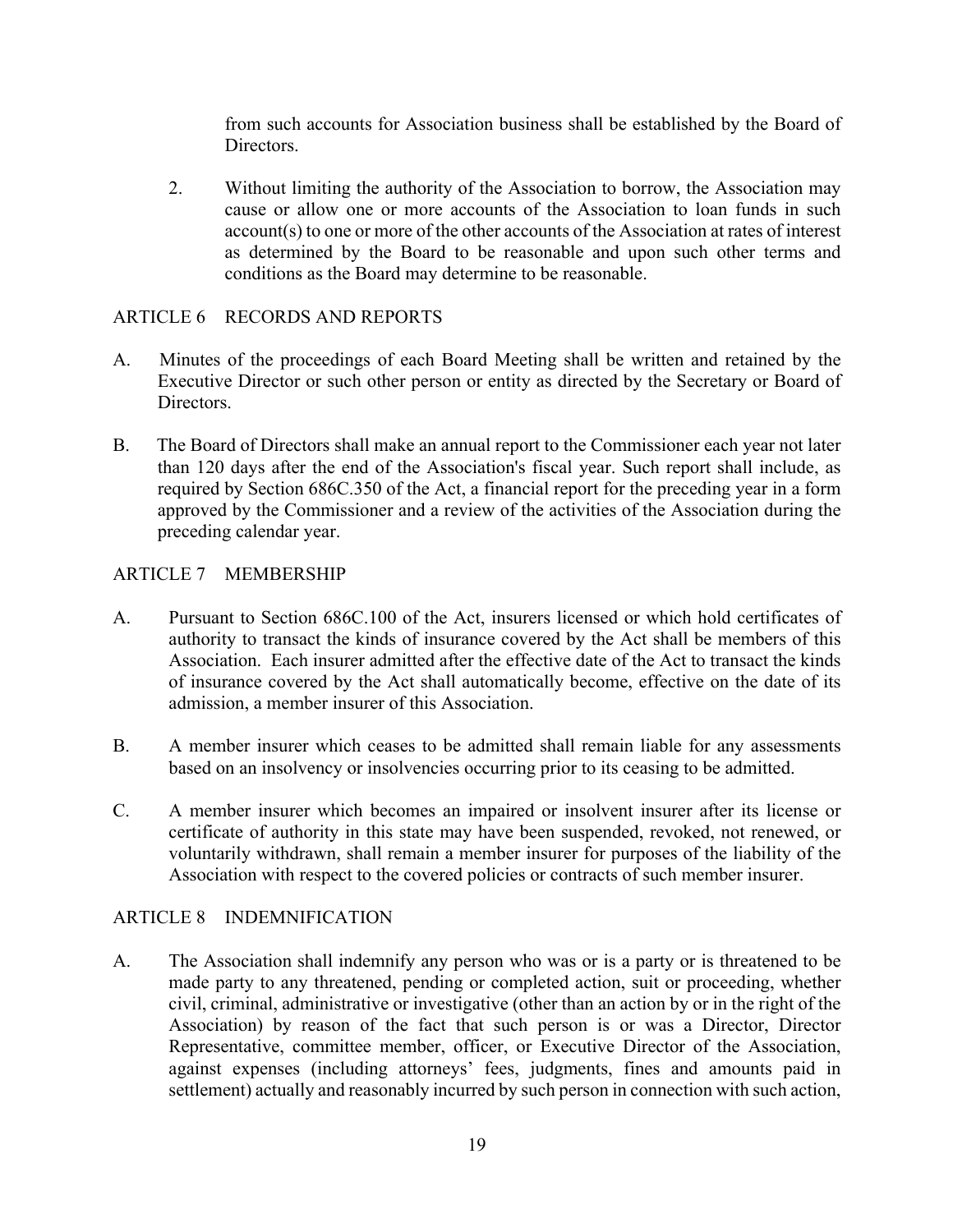suit or proceeding if such person acted in good faith, or in good faith failed to act, in a manner such person reasonably believed to be in or not opposed to the best interests of the Association, and, with respect to any criminal action or proceeding, had no reasonable cause to believe such person's conduct was unlawful. The termination of any action, suit or proceeding by judgment, order, settlement, conviction, or upon a plea of nolo contendere or its equivalent, shall not, of itself, create a presumption that the person did not act in good faith and in a manner which such person reasonably believed to be in or not opposed to the best interests of the Association, and, with respect to any criminal action or proceeding, had no reasonable cause to believe that such person's conduct was unlawful.

- B. Any indemnification shall be made by the Association only as authorized in the specific case upon a determination that indemnification of the person is proper in the circumstances because such person has met the applicable standard of conduct set forth in paragraphs (A) of this Article. Such determination shall be made (i) by the Board of Directors by a majority vote of a quorum consisting of Directors who were not parties to such action, suit or proceeding, or (ii) if such a quorum is not obtainable, or even if obtainable, if a quorum of disinterested directors so directs based upon a written opinion by independent legal counsel that indemnification is available under this Article.
- C. Expenses incurred in defending a civil or criminal action, suit or proceeding may be paid by the Association in advance of the final disposition of such action, suit or proceeding as authorized by the Board of Directors in the specific case. The Board of Directors may require the receipt of an undertaking by or on behalf of the person by or on behalf of whom such expenses are incurred to repay such amount, unless it shall ultimately be determined that such person is entitled to be indemnified by the Association as provided in this Article.
- D. The indemnification provided by this Article shall not be deemed exclusive of any other rights to which a person seeking indemnification may be entitled under any statute, by-law, agreement, vote of disinterested Directors or otherwise, both as to action in such person's official capacity and as to action in another capacity while holding such office, and shall continue as to a person who has ceased to be a Director, Director Representative, committee member, officer or executive director and shall inure to the benefit of the heirs, executors and administrators of such a person.
- E. The Association shall have power to purchase and maintain insurance on behalf of any person who is or was a Director, Director Representative, committee member, officer, executive director, employee or agent of the Association against any liability asserted against such person and incurred by such person in any such capacity, or arising out of such person's status as such, whether or not the Association would have the power to indemnify such person against such liability.
- F. The Board of Directors may, by resolution, extend the indemnification provisions of this Article to any person who is or was an employee or agent of the Association.
- G. The expense of such indemnification shall be assessed against member insurers.